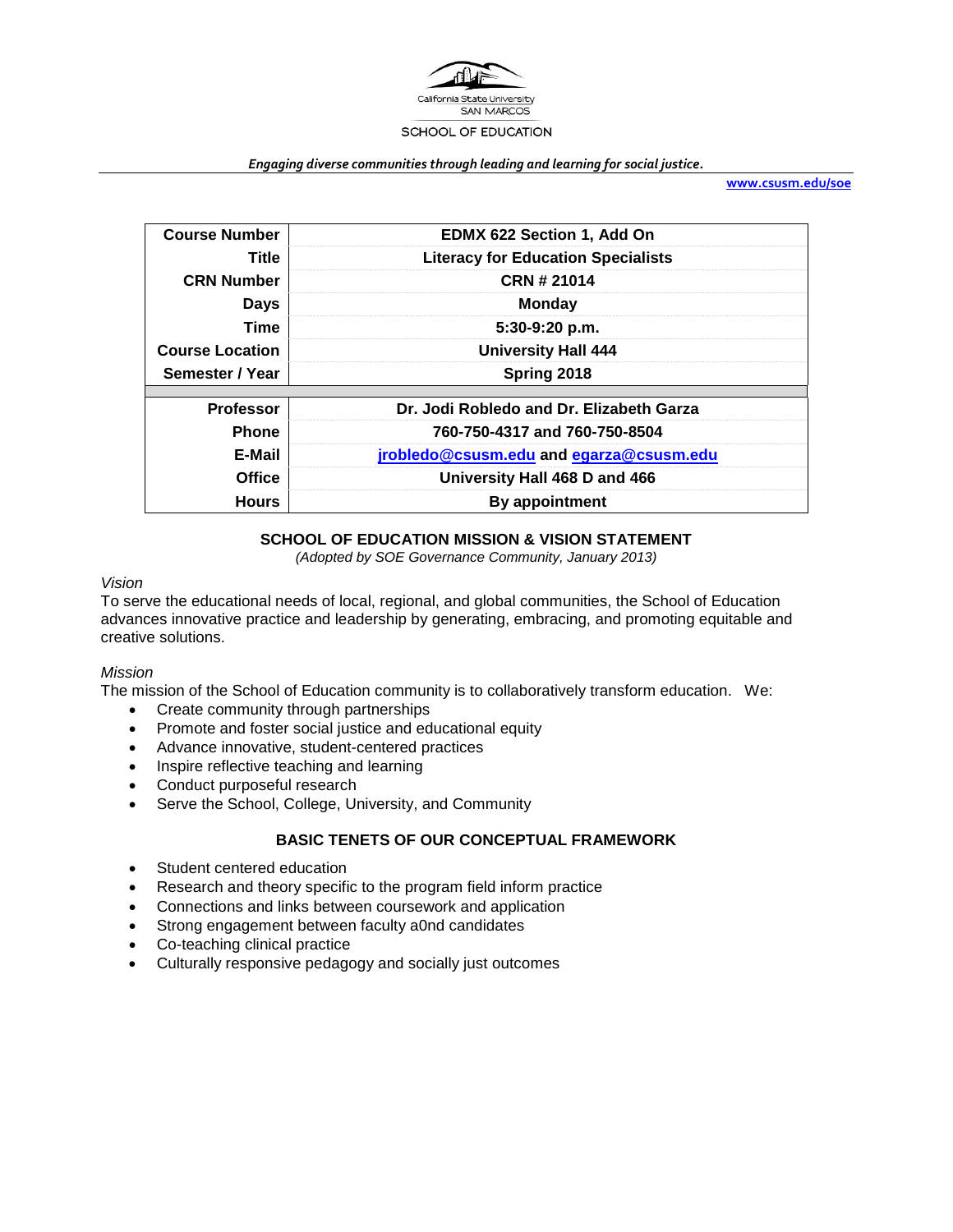# **TABLE OF CONTENTS**

| Students with Disabilities Requiring Reasonable Accommodations Error! Bookmark not defined. |  |
|---------------------------------------------------------------------------------------------|--|
|                                                                                             |  |
|                                                                                             |  |
|                                                                                             |  |
|                                                                                             |  |
|                                                                                             |  |
|                                                                                             |  |
|                                                                                             |  |
|                                                                                             |  |
|                                                                                             |  |
|                                                                                             |  |
|                                                                                             |  |
|                                                                                             |  |
|                                                                                             |  |
|                                                                                             |  |
|                                                                                             |  |
|                                                                                             |  |
| RELEASE OF LIABILITY, PROMISE NOT TO SUE, ASSUMPTION OF RISK AND AGREEMENT TO PAY           |  |

# **COURSE DESCRIPTION**

# <span id="page-1-1"></span><span id="page-1-0"></span>**Literacy for Education Specialists**

Focuses on developing an advanced understanding of theory, methodology, and assessment in English Language Arts in integrated and inclusive K-12 classrooms.

### **Expanded Course Description**

EDMX 622 includes significant additional instruction that relates specifically to special education. Candidates explore strategies for teaching all facets of language arts: speaking, listening, reading, writing, thinking, and collaborating (although these are artificial separations), paying particular attention to scaffolding student learning for access and success.

Candidates are provided instruction and experiences to a) become skilled in observing students' language use behaviors; and b) use materials, strategies, and adaptations in approaches to language and literacy instruction for K-12 learners, including those who have various special learning characteristics. Emphasis is on students with autism spectrum disorders and students with atypical patterns of language and literacy development.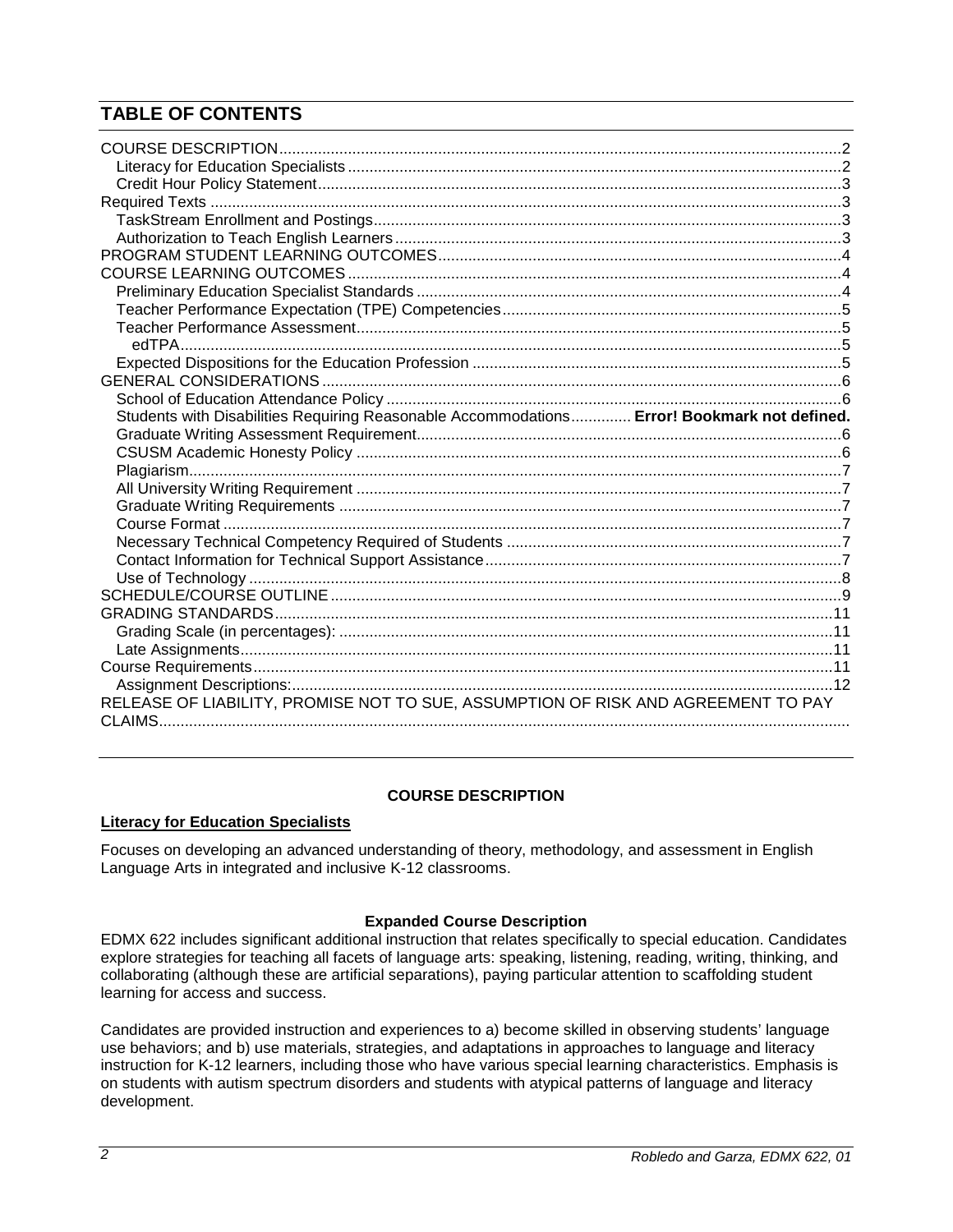EDMX 622 addresses Education Specialist Program Standard 9: Preparing to Teach Reading/Language Arts and supporting candidates' successful completion of the Reading Instruction Competency Assessment (RICA) assessment as well as additional Program and Mild/Moderate Education Specialist standards.

### <span id="page-2-0"></span>**Credit Hour Policy Statement**

Per the University Credit Hour Policy:

- Students are expected to spend a minimum of two hours outside of the classroom each week for each unit of credit engaged in learning.
- The combination of face-to-face time, out-of-class online and field time associated with the course totals to at least the minimum 45 hours per unit of credit.

### **REQUIRED TEXTS**

<span id="page-2-1"></span>Goddard, P., & Goddard, D. (2012). *I am intelligent: From heartbreak to healing—A mother and daughter's journey through autism.* Guilford, CT: Globe Pequot Press.

Kluth, P., & Chandler-Olcott, K. (2008). *A land we can share: Teaching literacy to students with autism.* Baltimore: Paul H. Brookes.

### <span id="page-2-2"></span>**TaskStream Enrollment and Postings**

The School of Education uses TaskStream to manage candidates' TPE, clinical practice, signature assignment, and disposition assessments. Candidates must be enrolled in TaskStream throughout the Mild/Moderate and Moderate/Severe Education Specialist program(s). Enrollment fees are paid by going to [www.taskstream.com](http://www.taskstrem.com/) and registering for at least one year. Concurrent candidates and candidates completing both the Mild/Moderate and Moderate/Severe credentials should enroll for at least two years. After enrolling, access your specially designed Education Specialist program bucket - Concurrent MMS/ES Program 2017-2018 - by going to your home page, finding the Self-Enrollment area and clicking the *Enter Code* button. Then enter Concurrent1718 as the program code. If this is the correct program, click the *Enroll*  button. The Education Specialist program now will show up on your TaskStream home page when you log in. Be sure to remember your own exact enrollment name and password. Add On candidates completing both the Mild/Moderate and Moderate/Severe credentials should enroll for two years. After enrolling, access your specially designed Education Specialist program bucket - Add-On Ed Specialist Credentials 2017-18 - by going to your home page, finding the Self-Enrollment area and clicking the *Enter Code* button. Then enter AddOn1718 as the program code. If this is the correct program, click the *Enroll* button. The Education Specialist program now will show up on your TaskStream home page when you log in. Be sure to remember your own exact enrollment name and password.

#### <span id="page-2-3"></span>**Authorization to Teach English Learners**

This credential program has been specifically designed to prepare teachers for the diversity of languages often encountered in California public school classrooms. The authorization to teach English learners is met through the infusion of content and experiences within the credential program, as well as additional coursework. Candidates successfully completing this program receive a credential with authorization to teach English learners. *(Approved by CCTC in SB 2042 Program Standards, August 02)*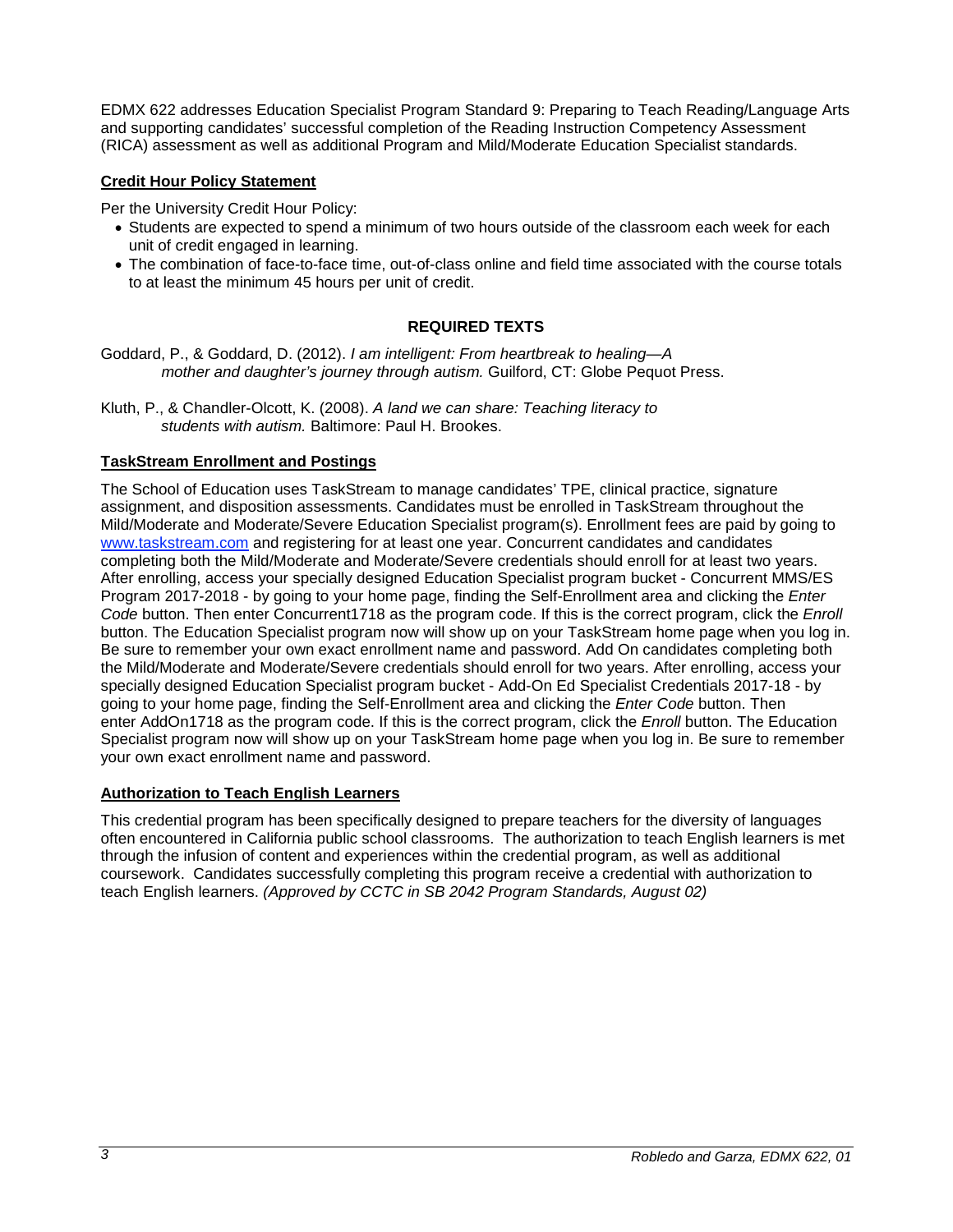### **PROGRAM STUDENT LEARNING OUTCOMES**

### **Preliminary Mild/Moderate and Moderate/Severe Education Specialist Program**

<span id="page-3-0"></span>Upon successful program completion, Preliminary Education Specialist teacher candidates will demonstrate proficiencies in

- 1. Applying current disability-related federal and state laws, procedures, and ethics pertaining to special education referral and eligibility and Individual Education Program plan development, monitoring, and implementation
- 2. Using various formal and informal assessment data from multiple sources to a) develop IEP goals based upon individual students' assessed needs and b) monitor student progress toward IEP goal achievement
- 3. Using knowledge of the characteristics of various disabilities and their effects on learning, skill development, and behavior to develop and deliver appropriate instruction to advance student progress toward IEP goal attainment and meaningful participation and progress in the curriculum
- 4. Differentiating instruction through a) knowledge and application of a variety of instructional and positive behavior support methodologies and b) use of technology inclusive of augmentative and alternative communication systems, applications, and devices
- 5. Collaborating, coordinating, consulting, and co-teaching effectively with general educators, special education and related service providers, paraeducators, students' families and community agency personnel to maximize communication and instructional quality

### **COURSE LEARNING OUTCOMES**

<span id="page-3-1"></span>Upon successful completion of this course, teacher candidates will be able to:

> Demonstrate a respect for each student, his/her abilities and background and the student's right to instruction that meets his/her individual needs.

> Understand reading and writing processes, their relationship to thought, language and learning,

> Deliver a comprehensive program aligned with California's ELA/ELD standards and ELA/ELD Framework.

> Understand how a first and second language is acquired

> Demonstrate the ability to use multiple measures of assessments to determine students' progress towards state adopted content standards.

> Demonstrate knowledge of components of effective literacy instruction including Universal Access and Understanding By Design. Analyze and interpret children's literacy behaviors to plan differentiated instruction and interventions.

> Select appropriate materials and instructional strategies to meet the individual needs of students.

> Appreciate the need to and value of integrating literacy across all curricular areas,

> Support students' development and use of academic language in English in all areas of literacy.

> Use the ELA/ELD Framework and practice the 5 themes: making meaning, language development, effective expression, content knowledge, foundational skills.

> Teach reading comprehension strategies and skills for both narrative and informational texts including how to cite evidence when interpreting a text or making a claim.

> Teach writing composition strategies and skills for opinion/persuasive, expository and narrative texts that adapt to audience, task, purpose & discipline.

> Teach foundational skills

> Model and assist students to use and evaluate media and technology as tools in the context of language arts, effectively integrating educational technology and being intentional in selecting media & tech tools.

### <span id="page-3-2"></span>**Preliminary Education Specialist Standards**

The course objectives, assignments, and assessments are aligned with the CCTC standards for the Preliminary Mild/Moderate and Moderate/Severe Education Specialist Teaching credential and the Education Specialist Teaching Performance Expectations.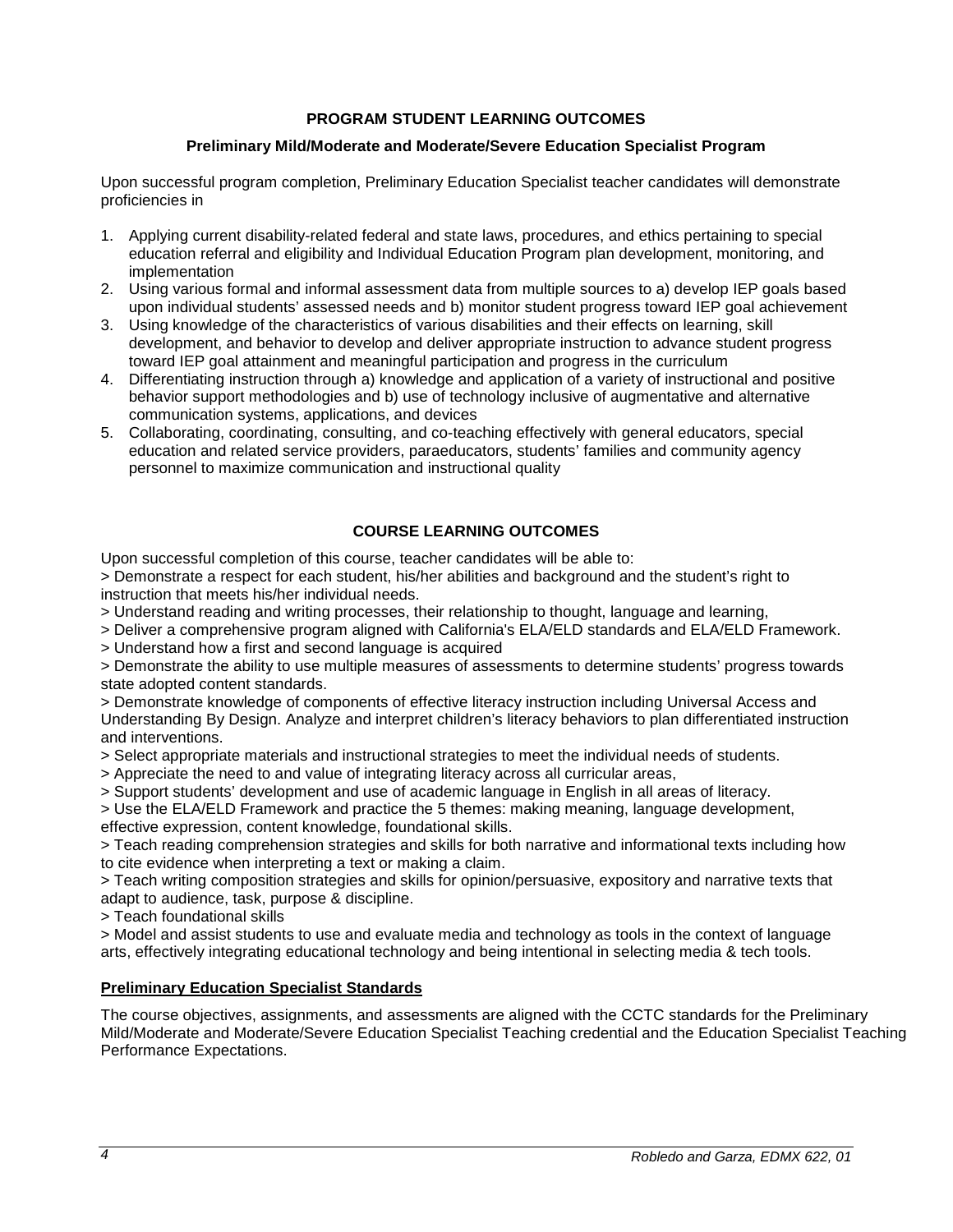# <span id="page-4-0"></span>**Teacher Performance Expectation (TPE) Competencies**

The course objectives, assignments, and assessments have been aligned with the CTC standards for Preliminary Education Specialist Mild/Moderate Teaching credential. This course is designed to help teachers seeking a California teaching credential to develop the skills, knowledge, and attitudes necessary to assist schools and district in implementing effective programs for all students. The successful candidate will be able to merge theory and practice in order to realize a comprehensive and extensive educational program for all students. The following TPEs are addressed in the literacy courses:

TPE Subject Specific Pedagogical Skills for Multiple Subject Teaching Assignments # 1: Teaching English Language Arts in a Multiple Subject Assignment

TPE 1\_ Engaging and supporting all students in learning (1.1, 1.3, 1.4, 1.5, 1.6)

TPE 2\_ Creating and Maintaining effective environments for student learning (2.5)

TPE 3\_ Understanding and organizing subject matter for student learning (3.1, 3.2, 3.4, 3.5)

TPE 4\_ Planning instruction and designing learning experiences for all students (4.1, 4.2, 4.3, 4.4, 4.7, 4.8)

TPE 5\_ Assessing student learning (5.1, 5.2, 5.4, 5.5., 5.7, 5.8)

TPE 6\_ Developing as a professional educator (6.1, 6.2, 6.3)

# <span id="page-4-1"></span>**Teacher Performance Assessment**

Beginning July 1, 2008 all California credential candidates must successfully complete a state-approved Teacher Performance Assessment (TPA), as part of the credential program of preparation.

<span id="page-4-2"></span>Check with your program coordinator to determine which assessment is used for your credential program.

# **edTPA**

Beginning in fall 2015, for newly entering initial candidates, the CSUSM assessment system is the edTPA. To assist with your successful completion of the edTPA, a capstone class is part of your curriculum. In this class edTPA related questions and logistical concerns are addressed. Additional support materials are available on the edTPA website:

[http://www.edtpa.com/PageView.aspx?f=GEN\\_Candidates.html](http://www.edtpa.com/PageView.aspx?f=GEN_Candidates.html)

Additionally, to support your success in your credential program and with TPA, SOE classes use common pedagogical language, lesson plans (lesson designs), and unit plans (unit designs).

### **Note: Add-On candidates who already hold a valid basic teaching credential are not responsible for TPAs.**

### <span id="page-4-3"></span>**Expected Dispositions for the Education Profession**

Education is a profession that has, at its core, certain dispositional attributes that must be acquired and developed. Teaching and working with learners of all ages requires not only specific content knowledge and pedagogical skills, but positive attitudes about multiple dimensions of the profession. The School of Education has identified six dispositions that must be evident in teacher candidates: social justice and equity, collaboration, critical thinking, professional ethics, reflective teaching and learning, and life-long learning. These dispositions have observable actions that will be assessed throughout the preparation program. For each dispositional element, there are three levels of performance - *unacceptable*, *initial target*, and *advanced target*. The description and rubric for the three levels of performance offer measurable behaviors and examples.

The assessment is designed to provide candidates with ongoing feedback for their growth in professional dispositions and includes a self-assessment by the candidate. The dispositions and rubric are presented, explained and assessed in one or more designated courses in each program as well as in clinical practice. Based upon assessment feedback candidates will compose a reflection that becomes part of the candidate's Teaching Performance Expectation portfolio. Candidates are expected to meet the level of *initial target* during the program.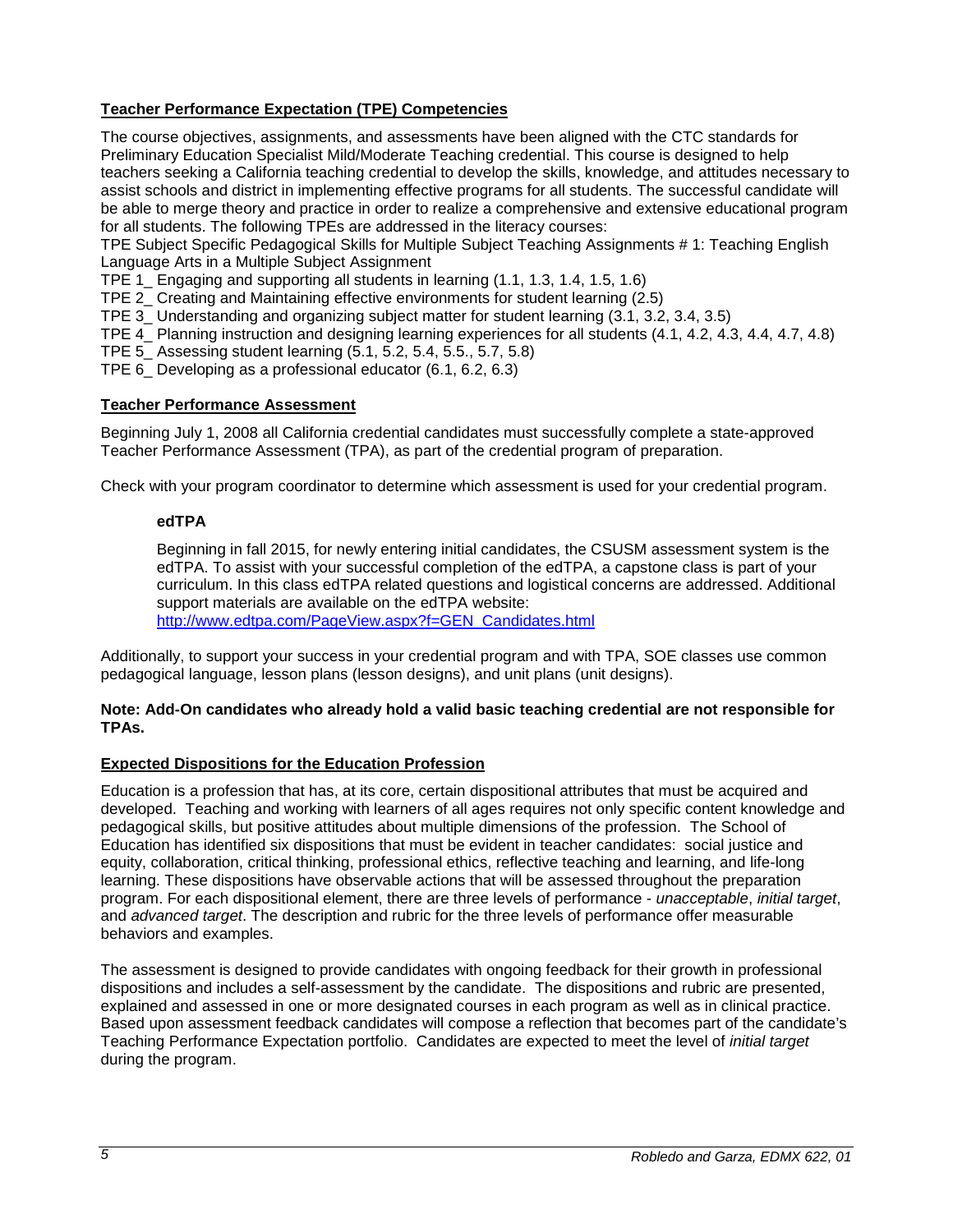# **GENERAL CONSIDERATIONS**

### <span id="page-5-1"></span><span id="page-5-0"></span>**School of Education Attendance Policy**

Due to the dynamic and interactive nature of courses in the School of Education, all candidates are expected to attend all classes and participate actively. At a minimum, candidates must attend more than 80% of class time, or s/he may not receive a passing grade for the course at the discretion of the instructor. Individual instructors may adopt more stringent attendance requirements. Should the candidate have extenuating circumstances, s/he should contact the instructor as soon as possible. *(Adopted by the COE Governance Community, December, 1997).*

**For this class: Students missing more than two class sessions will see their grades reduced by one full letter grade. Absence from more than three sessions will result in a reduction of two full letter grades.** 

### **Students with Disabilities Requiring Reasonable Accommodations**

Students with disabilities who require reasonable accommodations must seek approval for services by providing appropriate and recent documentation to the Office of Disability Support Services (DSS). This office is in Craven Hall 4300, contact by phone at (760) 750-4905, or TTY (760) 750-4909. Students authorized by DSS to receive reasonable accommodations should meet with their instructor during office hours. Alternatively, in order to ensure confidentiality, in a more private setting.

### <span id="page-5-2"></span>**Graduate Writing Assessment Requirement**

The California State University maintains a Graduation Writing Assessment Requirement (GWAR) for master's candidates. This requirement must be achieved prior to Advancement to Candidacy. A master's candidate will satisfy the graduate writing requirement by receiving a passing score on a written product as assessed with the GWAR rubric. Toward the goal of providing opportunity for graduate students in the School of Education to satisfy the writing requirement, papers in graduate classes are expected to adhere to writing and format style guidelines described in the sixth edition of the Publication Manual of the American Psychological Association (aka, APA Manual). This manual is a required across all graduate-level (600-level) courses.

### <span id="page-5-3"></span>**CSUSM Academic Honesty Policy**

Students will be expected to adhere to standards of academic honesty and integrity, as outlined in the Student Academic Honesty Policy. All assignments must be original work, clear and error-free. All ideas/material that are borrowed from other sources must have appropriate references to the original sources. Any quoted material should give credit to the source and be punctuated accordingly.

Academic Honesty and Integrity: Students are responsible for honest completion and representation of their work. Your course catalog details the ethical standards and penalties for infractions. There will be zero tolerance for infractions. If you believe there has been an infraction by someone in the class, please bring it to the instructor's attention. The instructor reserves the right to discipline any student for academic dishonesty, in accordance with the general rules and regulations of the university. Disciplinary action may include the lowering of grades and/or the assignment of a failing grade for an exam, assignment, or the class as a whole.

Incidents of Academic Dishonesty will be reported to the Dean of Students. Sanctions at the University level may include suspension or expulsion from the University.

Refer to the full Academic Honesty Policy at: [http://www.csusm.edu/policies/active/documents/Academic\\_Honesty\\_Policy.html](http://www.csusm.edu/policies/active/documents/Academic_Honesty_Policy.html)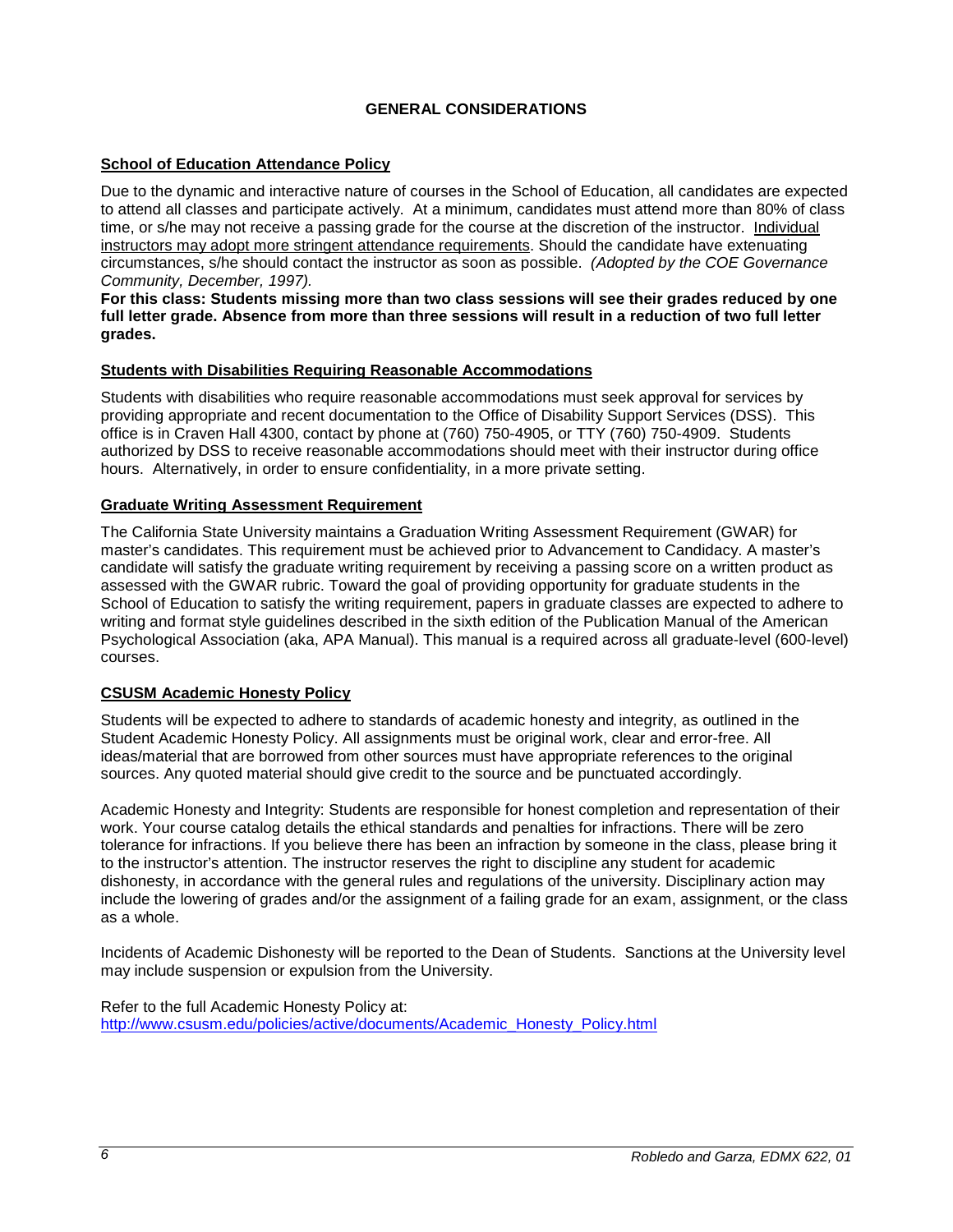# <span id="page-6-0"></span>**Plagiarism**

As an educator, it is expected that each candidate (course participant) will do his/her own work, and contribute equally to group projects and processes. Plagiarism or cheating is unacceptable under any circumstances. If you are in doubt about whether your work is paraphrased or plagiarized see the Plagiarism Prevention for Students website [http://library.csusm.edu/plagiarism/index.html.](http://library.csusm.edu/plagiarism/index.html) If there are questions about academic honesty, please consult the University catalog.

All work in this course must be the original work of the credential candidate. Scanning of student work via TurnitIn™ software may be used to verify student authorship and accurate citation of copyrighted materials or thoughts, ideas, and/or work of others. The instructors may require that some assignments in the course be submitted using the built in TurnitIn™ software feature. Students making unauthorized copies of copyrighted materials or microcomputer software will receive a failing grade.

### <span id="page-6-1"></span>**All University Writing Requirement**

This course ensures that the university's minimum 2,500-word per course writing requirement is met through the course assignments, reflections, and postings for Education Specialist standards assigned to this course.

### <span id="page-6-2"></span>**Graduate Writing Requirements**

The California State University maintains a Graduation Writing Assessment Requirement (GWAR) for Master's candidates. This requirement must be achieved prior to Advancement to Candidacy. A Master's candidate will satisfy the graduate writing requirement by receiving a passing score on a written product as assessed with the GWAR rubric. Toward the goal of providing opportunity for graduate students in the School of Education to satisfy the writing requirement, papers in graduate classes are expected to adhere to writing and format style guidelines described in the sixth edition of the *Publication Manual of the American Psychological Association* (aka, *APA Manual*). This manual is a required across all graduate-level (600-level) courses.

#### <span id="page-6-3"></span>**Course Format**

Per the CSUSM Online Instruction Policy, EDMX 622 is considered primarily to be traditional (FT) instruction.

### <span id="page-6-4"></span>**Necessary Technical Competency Required of Students**

Candidates are required to have the technical expertise to use online browsers (e.g., Firefox) to access information, use the Cougar Courses platform to access and download course content posted at Cougar Courses and submit assignments, and use various forms of technology (e.g., word processing, CSUSM electronic mail, presentation tools such as PowerPoint) to produce course assignments and instruct others for assignments requiring in-class instruction by candidates.

Please save a digital copy of all assignments for your use in your teaching portfolio. Most assignments are submitted online at Cougar Courses; some are submitted both online and in class; at least two assignments are submitted only in class. Details will be given for each assignment in class.

#### <span id="page-6-5"></span>**Contact Information for Technical Support Assistance**

For technical support assistance, please contact the CSUSM Help Desk. See information on the various ways in which students may get technical support at http://www.csusm.edu/sth/support/index.html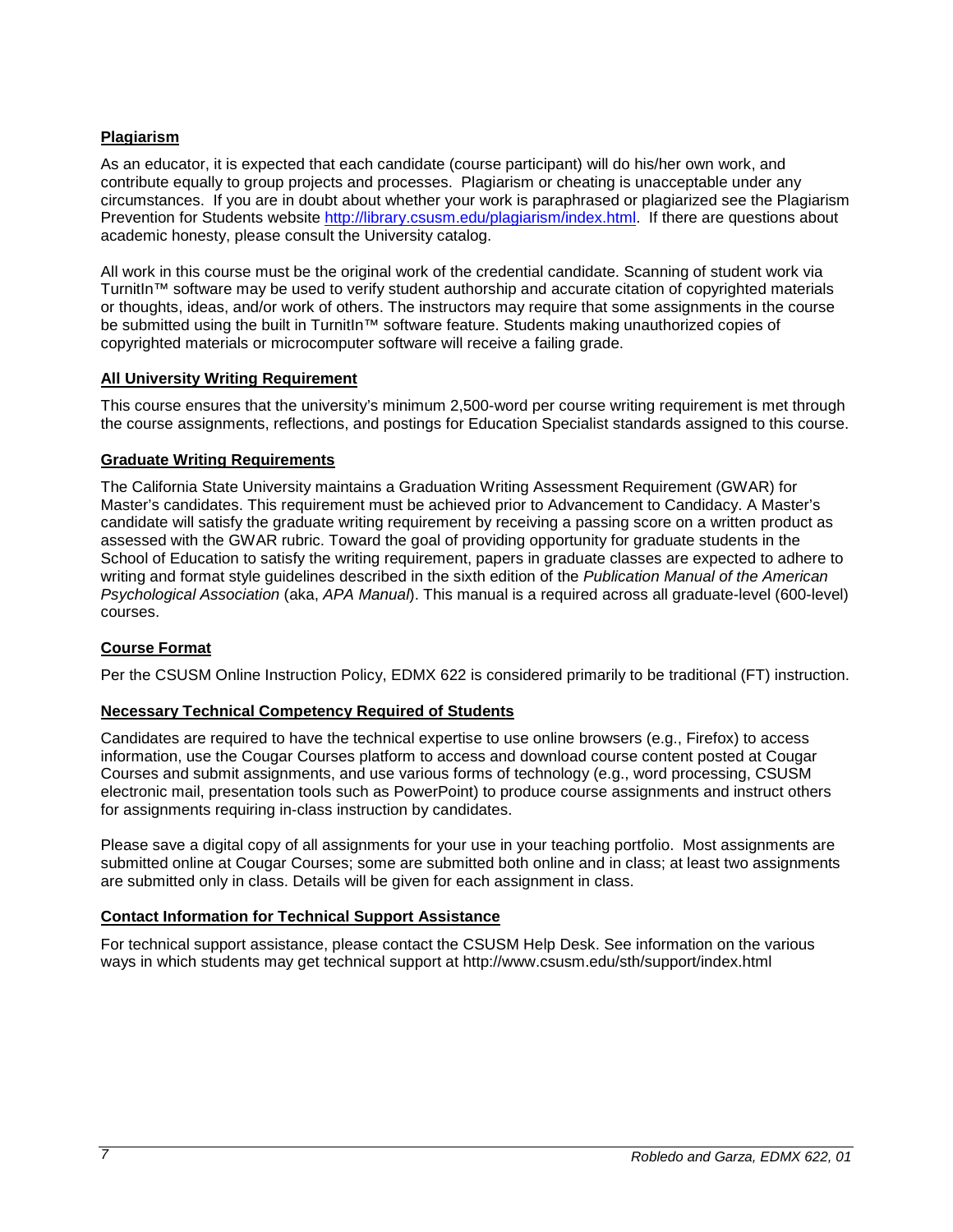### <span id="page-7-0"></span>**Use of Technology**

Candidates are expected to demonstrate competency in the use of various forms of technology (i.e. word processing, electronic mail, Moodle, use of the Internet, and/or multimedia presentations). Specific requirements for course assignments with regard to technology are at the discretion of the instructor. Keep a digital copy of all assignments for use in your teaching portfolio. All assignments will be submitted online, and some will be submitted in hard copy as well. Details will be given in class.

### **Electronic Communication Protocol**

Electronic correspondence is a part of your professional interactions. If you need to contact the instructor, email is often the easiest way to do so. It is my intention to respond to all received e-mails in a timely manner. Please be reminded that e-mail and on-line discussions are a very specific form of communication, with their own nuances and etiquette. For instance, electronic messages sent in all upper case (or lower case) letters, major typos, or slang, often communicate more than the sender originally intended. With that said, please be mindful of all e-mail and on-line discussion messages you send to your colleagues, to faculty members in the School of Education, or to persons within the greater educational community. All electronic messages should be crafted with professionalism and care.

Things to consider:

- Would I say in person what this electronic message specifically says?
- How could this message be misconstrued?
- Does this message represent my highest self?
- Am I sending this electronic message to avoid a face-to-face conversation?

In addition, if there is ever a concern with an electronic message sent to you, please talk with the author in person in order to correct any confusion.

- 1. **Person-First Language.** "Person-first" language (e.g., "Student with Down syndrome" rather than "Down syndrome student") must be used throughout all written and oral assignments and discussions.
- 2. **Cougar Courses Use and Class Preparation.** Examine the course Cougar Courses website at least twice weekly for messages and newly posted materials and resources. Download materials needed for each class *prior* to class and bring to class all required resources.
- 3. **Written Work.** Word-process and keep and electronic copy of all written work. You will want these for your records and use as professional portfolio entries.
- 4. **Timeliness.** Complete and submit all assignments on the due dates for full credit. If you have extraordinary circumstances that impact completion of your assignments or have questions or concerns, please contact the instructor(s) immediately.
- 5. **Participation.** Participate actively in class discussions and group activities and demonstrate positive interpersonal skills with classmates, the instructors, and guests.
- 6. **Peer Buddy.** Select at least two class "buddies" ensure you receive handouts and information if you miss class.

| Buddy's Name: | Phone: | e-mail: |
|---------------|--------|---------|
| Buddy's Name: | Phone: | e-mail: |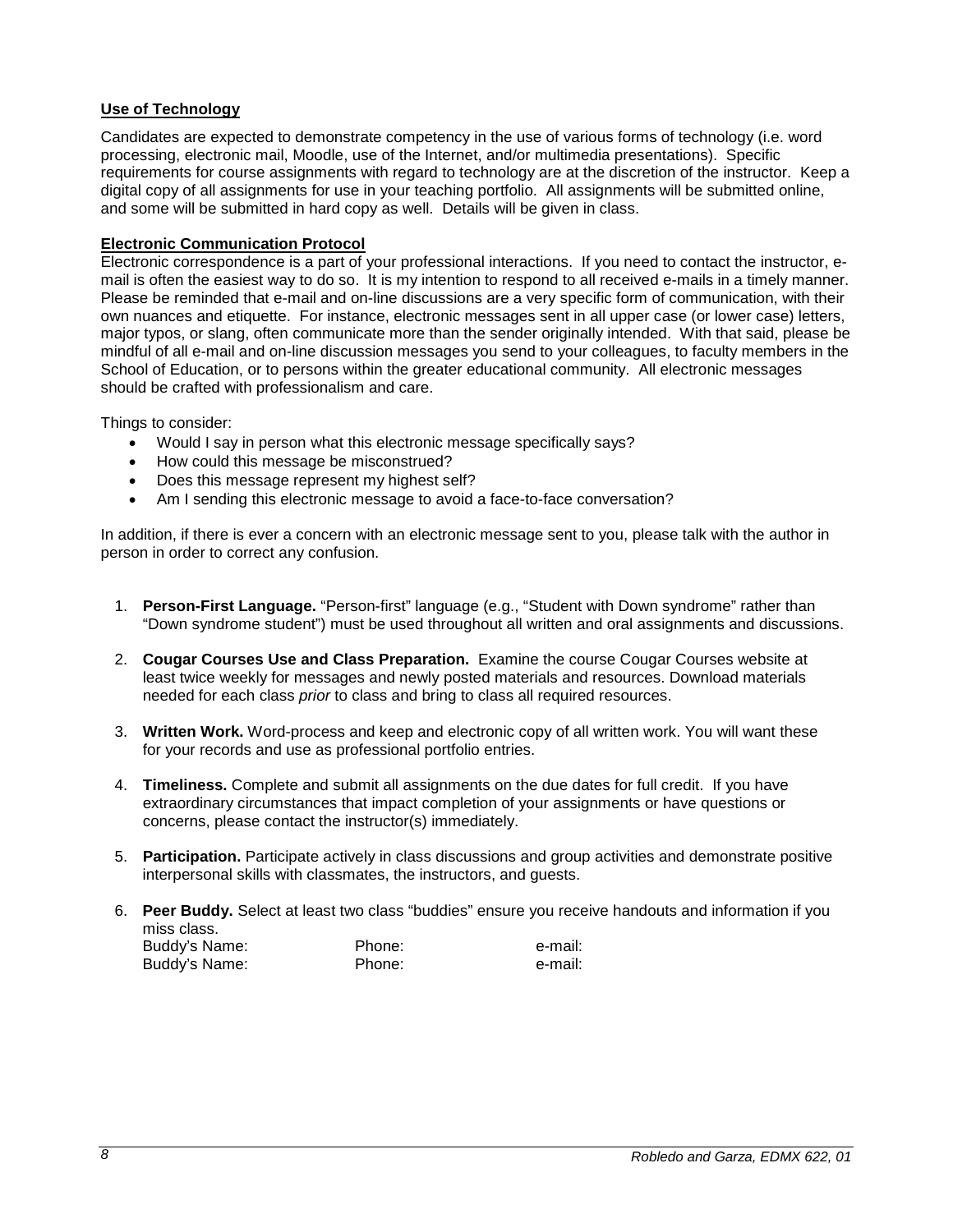# **SCHEDULE/COURSE OUTLINE**

<span id="page-8-0"></span>For each class, see class topic, readings due for the class, and assignments due for that class*.* Abbreviations for readings are as indicated above**.** Topics and timelines may be adjusted based upon class needs.

| <b>Dates</b>                                   | <b>Topics</b>                                                                                                                                                                                                                                                                                                                                                                                                                                                                                                                                       | <b>Readings &amp;</b><br><b>Assignment Date</b>                                                                                                |
|------------------------------------------------|-----------------------------------------------------------------------------------------------------------------------------------------------------------------------------------------------------------------------------------------------------------------------------------------------------------------------------------------------------------------------------------------------------------------------------------------------------------------------------------------------------------------------------------------------------|------------------------------------------------------------------------------------------------------------------------------------------------|
| (WEEK 1)<br><b>MON</b><br>January 22,<br>2018  | Orientation to Course & Assignments<br>-Overview of Autism Spectrum Disorder: Definitions,<br>Facts, and Stats<br>-Introduce the 7 Principles for Promoting Inclusive<br><b>Literacy Practices</b>                                                                                                                                                                                                                                                                                                                                                  | <b>Syllabus</b><br><b>Goddard &amp; Goddard</b><br>Kluth & Chandler-Olcott<br>Ch 1 p. 1-6: What is Autism?<br>Ch 3 p. 45-72: Promoting Lit Dev |
| (WEEK 2)<br><b>MON</b><br>January 29,<br>2018  | <b>Characteristics Overview (Clinical and First-Person</b><br>Accounts) Focus on Communication and Social<br>-Exploration of how characteristics could affect<br>literacy/language development, learning and<br>performance                                                                                                                                                                                                                                                                                                                         | <b>Goddard &amp; Goddard</b><br>Kluth & Changler-Olcott:<br>Ch 1: What is Autism?<br>p. $12 - 15$ on communication<br>p. 16 -18 on social      |
| (WEEK 3)<br><b>MON</b><br>February 5,<br>2018  | Characteristics Overview (Clinical and First-Person<br>Accounts) Focus on Sensory, Movement, Behavioral,<br>and Learning<br>-Exploration of how characteristics could affect<br>literacy/language development, learning and<br>performance<br>-How to find info on student's Literacy PLOP for<br>Section A, Case Study Part 2, "Autism & Literacy"                                                                                                                                                                                                 | <b>Kluth &amp; Chandler-Olcott</b><br>Ch 1: What is Autism?<br>$p. 9 - 12$ on sensory<br>$p. 6 - 8$ on movement<br>p. 19 -22 on learning       |
| (WEEK 4)<br><b>MON</b><br>February 12,<br>2018 | Independent work time - NO FORMAL CLASS<br><b>MEETING</b>                                                                                                                                                                                                                                                                                                                                                                                                                                                                                           |                                                                                                                                                |
| (WEEK 5)<br>February 19,<br>2018               | Foundational Supports in ASD<br>Description of the supports (i.e., elastic structures,<br>flexible grouping, differentiated instruction) for<br>instruction and also assessment that benefit students<br>with ASD                                                                                                                                                                                                                                                                                                                                   | Kluth & Chandler-Olcott<br>Ch 3 p. 56-72: Promoting Lit Dev<br>Ch 4 p. 75-81: Assessing Literacy                                               |
| (WEEK 6)<br><b>MON</b><br>February 26,<br>2018 | Review requirements for local understanding<br>descriptions of characteristics of student with autism<br>Section A, Case Study Part 1 & of literacy PLOP of<br>student with autism, Section A, Case Study Part 2.<br>-Orientation to using the 7 Principles for Promoting<br>Inclusive Literacy Practices to guide the development<br>of lesson design (LD must address all 7)<br>-Introduction to using local understanding data to<br>inform lesson design in Section B, Case Study Part 3,<br>"Connecting Local Understanding to Lesson Design". | Kluth & Chandler-Olcott<br>Ch 3 p. 45-72: Promoting Lit Dev                                                                                    |
| (WEEK 7)<br><b>MON</b><br>March 5,<br>2018     | Peyton and Dianne Goddard Presentation                                                                                                                                                                                                                                                                                                                                                                                                                                                                                                              | <b>DUE: "I am intelligent" Book</b><br>Response                                                                                                |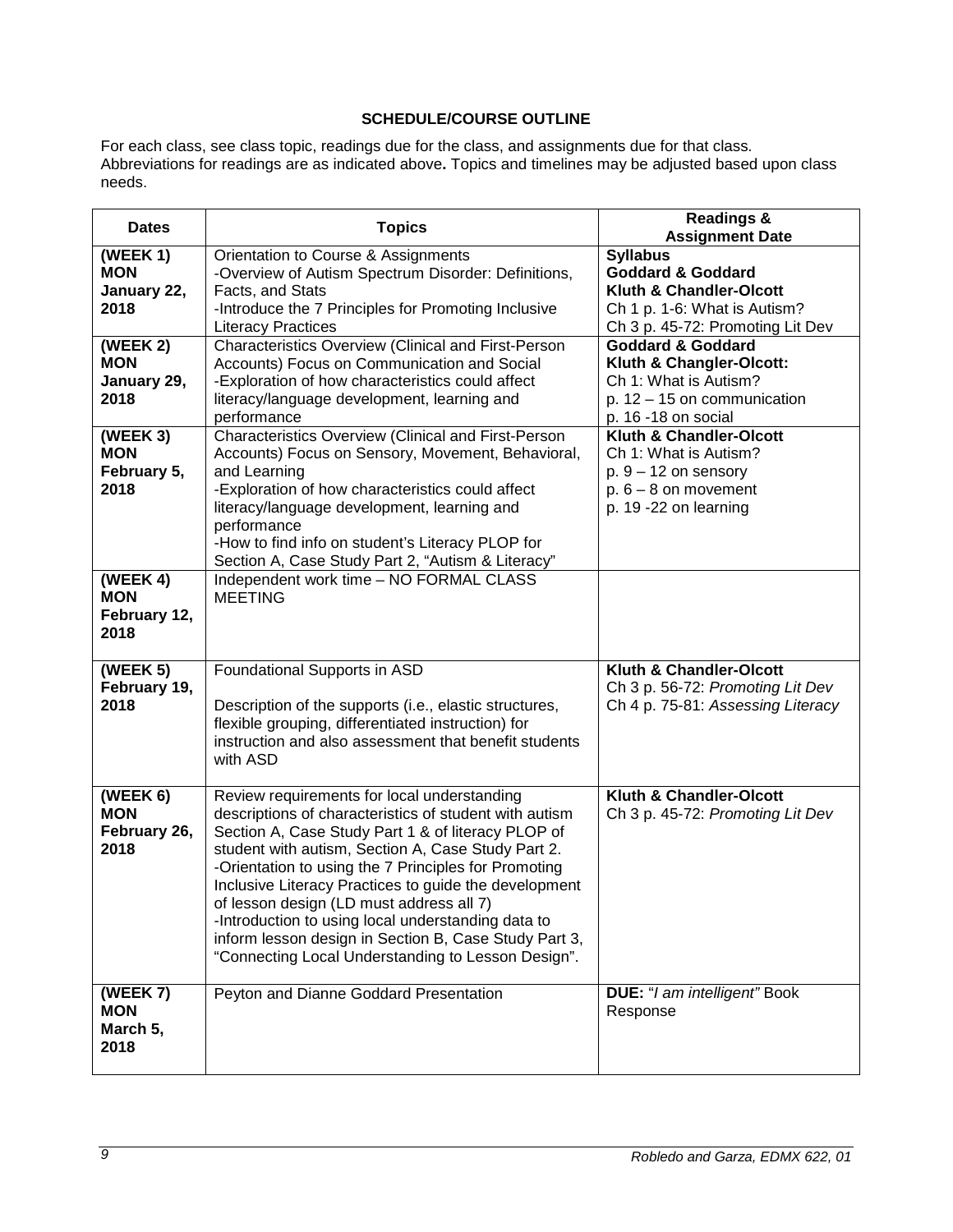| <b>Dates</b>                                        | <b>Topics</b>                                                                                                                                                                                                                                                                                                      | <b>Readings &amp;</b><br><b>Assignment Date</b>                                                                                                            |
|-----------------------------------------------------|--------------------------------------------------------------------------------------------------------------------------------------------------------------------------------------------------------------------------------------------------------------------------------------------------------------------|------------------------------------------------------------------------------------------------------------------------------------------------------------|
| (WEEK 8)<br><b>MON</b><br>March 12,<br>2018         | Literacy<br>-Intro to ELA CCSS & ELA/ELD Framework, the five<br>themes of literacy instruction<br>-Orientation to Lit Instruction Strategies<br>-Intro to literacy assessment: rr & miscue analysis<br>-Identifying specific area of student need in literacy &<br>describing appropriate instructional strategies | Kluth & Chandler-Olcott<br>Ch 2 What is Literacy?<br>Ch 5 & 6 Rdg & Wrtg Instrxn<br><b>ELA CCSS</b> anchors & grades<br>ELA/ELD Framework Ch 1 & 2         |
| March 19,<br>2018                                   | <b>Spring Break</b>                                                                                                                                                                                                                                                                                                | <b>No Class</b>                                                                                                                                            |
| (WEEK 9)<br><b>MON</b><br>March 26,<br>2018         | Literacy<br>-Continue reading & writing strategies<br>-Lit Instruxn Strategy Presentations<br>-Academic Language Development (B.R.F.R)<br>-Conduct RR & Miscue Analysis<br>-Begin lesson design for student with ASD                                                                                               | Kluth & Chandler-Olcott<br>Ch. 5 & 6 continued<br><b>ELA/ELD Framework</b><br>Ch 5 & 9<br>DUE by 4/1: BLOG & Lit Instrxn<br><b>Strgy Report</b>            |
| (WEEK 10)<br><b>MON</b><br>April 2, 2018            | Literacy<br>-Standards and assessment for decision-making<br>-Kluth's Concepts of literacy assessment<br>-Lit assessment tools & strategies<br>-Using rubrics to assess writing samples<br>-Developing lesson design for student with ASD                                                                          | Kluth & Chandler-Olcott<br><b>Ch 4: Assessmnt</b><br>p. 128-130 - retelling asmnt<br><b>ELA/ELD Framework</b><br><b>Ch 5 continued</b><br>DUE by 4/8: BLOG |
| (WEEK 11)<br><b>MON</b><br>April 9, 2018            | Literacy<br>-Literacy Assessments Presentations<br>-Integrating ELA & ELD<br>-Academic Language Development<br>-Before Reading Fluency Routine<br>-Continue lesson design development                                                                                                                              | <b>ELD Standards</b><br>Ch 4 & 5<br>Freeman (2009) article<br>DUE by 4/15: Lit Assessment<br>Report                                                        |
| <b>(WEEK 12)</b><br><b>MON</b><br>April 16,<br>2018 | Literacy<br>-The Relationship between Grammar & Meaning<br>-Implementing the CCSS for students learning EL2<br>$-R$ $A$ $F$ $T$ $S$<br>-Consider how lesson design addresses all 7<br>Principles                                                                                                                   | Duguay article & pp<br>DUE by 4/22: RAFTS                                                                                                                  |
| (WEEK 13)<br><b>MON</b><br>April 23,<br>2018        | Workshop - ASD Literacy Case Study                                                                                                                                                                                                                                                                                 | <b>BRING: Working DRAFT of the</b><br>case study                                                                                                           |
| (WEEK 14)<br>Mon<br>April 30,<br>2018               | Independent work time                                                                                                                                                                                                                                                                                              |                                                                                                                                                            |
| <b>(WEEK 15)</b><br>May 7, 2018<br>Online           | Synthesis<br><b>NO Formal Class</b>                                                                                                                                                                                                                                                                                | <b>DUE: ASD Literacy Case Study</b>                                                                                                                        |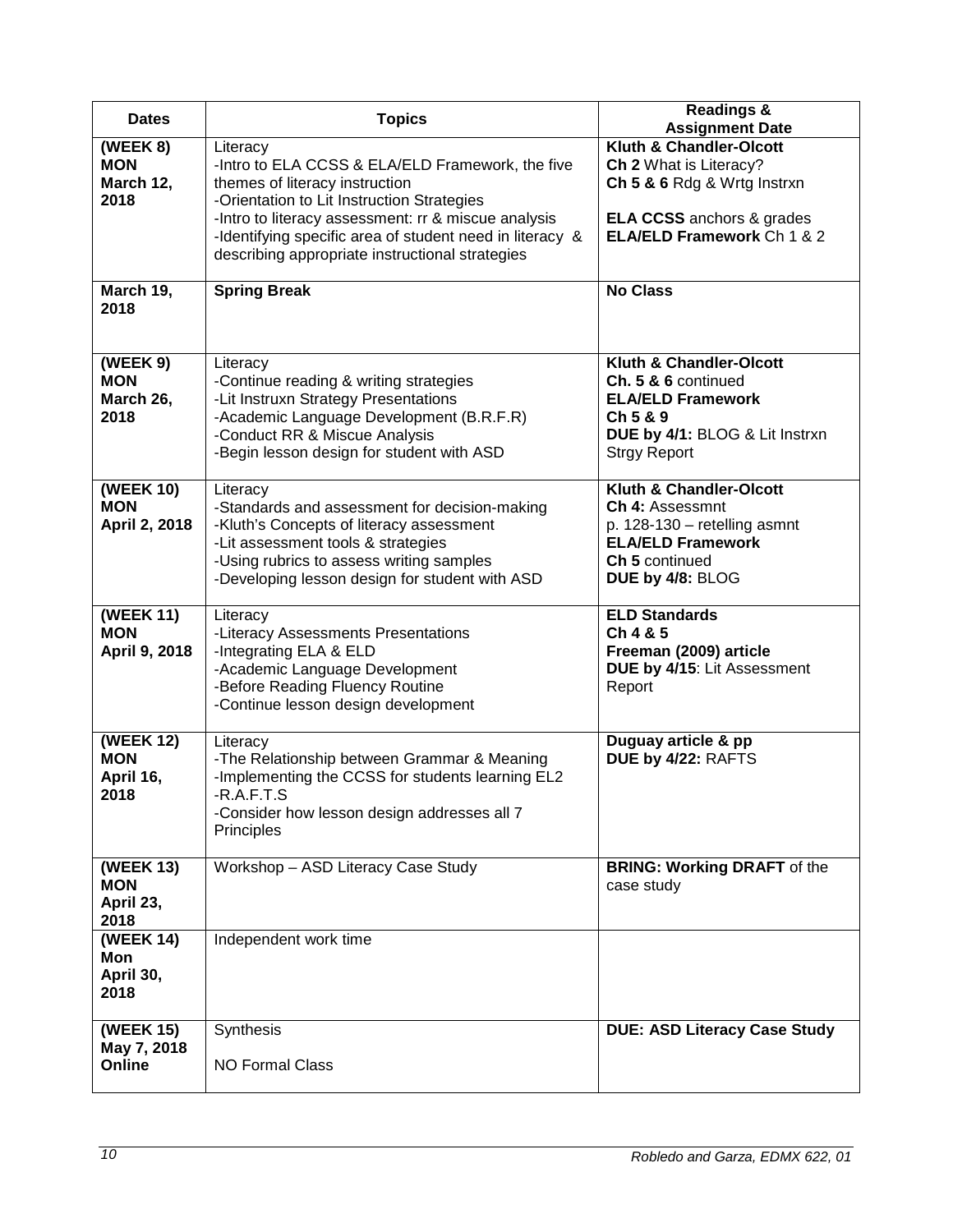### **GRADING STANDARDS**

### <span id="page-10-1"></span><span id="page-10-0"></span>**Grading Scale (in percentages):**

| A: 93-100 | — А-: 90-92 | B+: 78-89 | B: 83-86 | B-: 80-82 C+: 78-79 |
|-----------|-------------|-----------|----------|---------------------|
|           |             |           |          |                     |

**NOTE**: The minimum acceptable grade for a course in the professional education credential sequence is C+. A "B" average must be maintained for continuation in the program.

There is no Final Exam in this course

### <span id="page-10-2"></span>**Late Assignments**

All assignments are expected to be completed by the assigned due date. If you have extraordinary circumstances that impact completion of your assignments or have questions or concerns, please contact the instructor(s) immediately.

| "I am intelligent" Book Response                                                                                                                                                                                                       | 15 points  |
|----------------------------------------------------------------------------------------------------------------------------------------------------------------------------------------------------------------------------------------|------------|
| <b>Literacy Activities &amp; Assignments</b>                                                                                                                                                                                           | 36 points  |
| "Local Understanding" Case Study and Principled Lesson Design: Student with<br>Autism Spectrum Disorder<br><b>Section A. Case Study</b><br>Part 1. Description of Study with ASD                                                       | 10 points  |
| "Local Understanding" Case Study and Principled Lesson Design: Student with<br>Autism Spectrum Disorder<br><b>Section A. Case Study</b><br><b>Part 2. Autism and Literacy</b>                                                          | 10 points  |
| "Local Understanding" Case Study and Principled Lesson Design: Student with<br>Autism Spectrum Disorder<br><b>Section B. Principled Lesson Design</b><br>Part 3. Lesson Plan                                                           | 10 points  |
| "Local Understanding" Case Study and Principled Lesson Design: Student with<br>Autism Spectrum Disorder<br><b>Section C. Reflection</b><br>Part 4. Reflection on Seven Principles for Promoting Inclusive Literacy<br><b>Practices</b> | 10 points  |
| "Local Understanding" Case Study and Principled Lesson Design: Student with<br>Autism Spectrum Disorder<br><b>Section C. Reflection</b><br><b>Part 5. Reflective Practitioners</b>                                                     | 9 points   |
| <b>Total Points:</b>                                                                                                                                                                                                                   | 100 points |

# **COURSE REQUIREMENTS**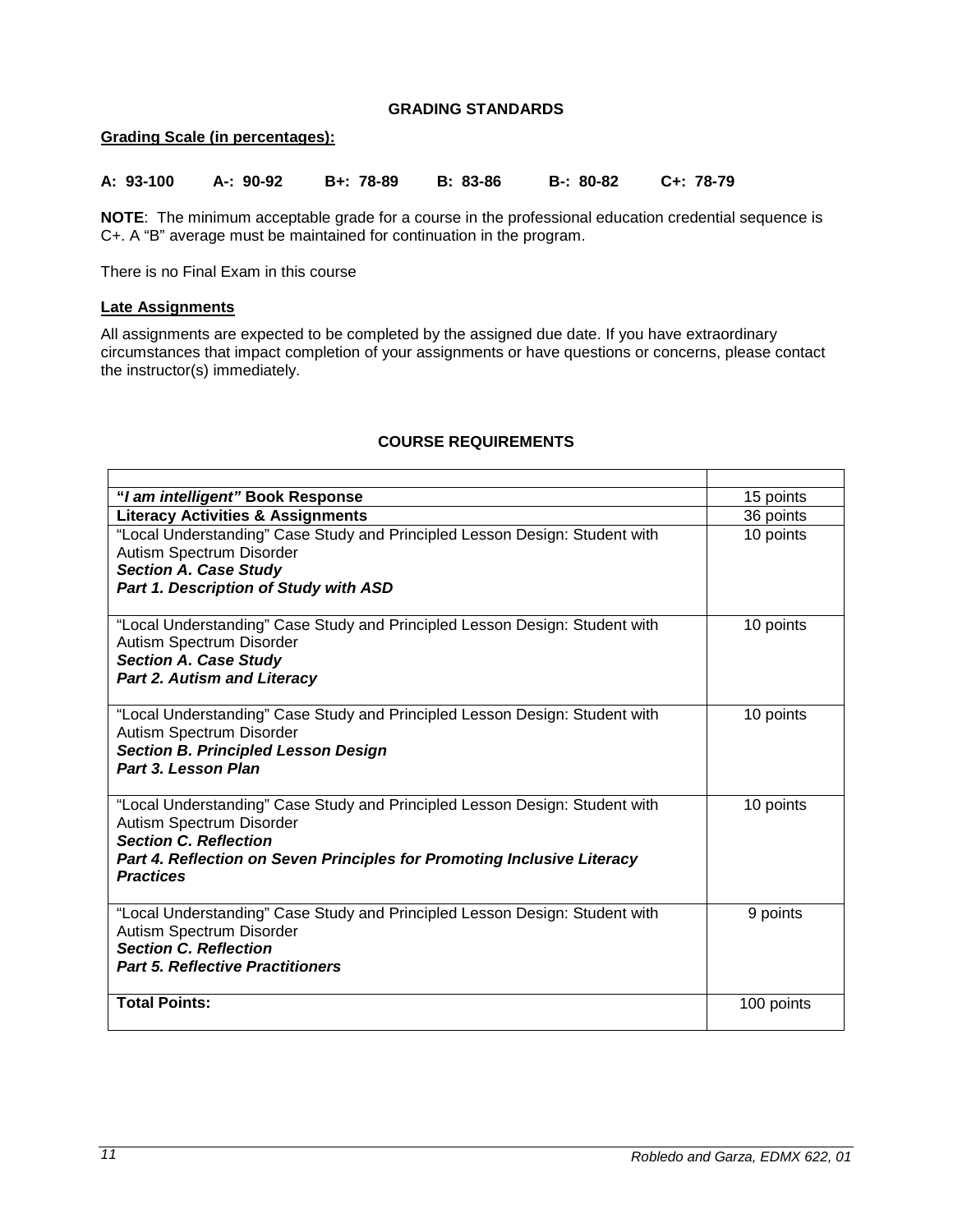### **Assignment Descriptions**

### *"I am intelligent: From heartbreak to healing—A mother and daughter's journey through autism"*  **Book Response (15 points)**

In this book, self-advocate Peyton Goddard and her mother Dianne Goddard share their journey through autism. It is a powerful read, one that will impact you and your teaching. It is an excellent example of a gaining a "local understanding". Your response should be between 5-6 pages. Be sure to use APA writing style. The authors will be joining us in class on the evening this assignment is due. You can respond to one or more of the following prompts below or create your own prompt to respond to. Focus on elements of the book that taught you something and actions you might take based on your new learning or understanding. Please note that this book contains some content that may be difficult for some of you to read. If reading this book causes any distress or brings up any issues, please contact the CSUSM Counseling Center.

### *Prompts for Book Response*

What is self-determination? What does it mean to Peyton? What does it mean to you? Share a quote from the book (or two or three) that has significance for you. Why did you choose these quotes and what do they mean to you? What actions might you take because of these quotes? From this book, what are some ways to encourage families to be involved, to lead IEP goals, instruction, and voice?

To who would you give this book as a gift and why?

Peace and Forgiveness: Is there a more universal message and/or call to action for you?

Looking at the variety of experiences from preschool through college, what did teachers and peers do or not do to ensure that Peyton was included in the curriculum and community of learners and the culture of the school or community.

What is the message about relationships between people (whether or not disability is a factor) from Peyton's relationship with Gabe?

#### **"Local Understanding" Case Study and Principled Lesson Design: Student with Autism Spectrum Disorder**

In order to provide personalized literacy support and instruction to students with Autism Spectrum Disorder we must develop what Kliewer & Biklen (2007) described as "local understanding." Local understanding moves beyond the common dehumanizing, distant, or institutionalized labels, definitions, and expectations historically associated with significant developmental disabilities. Local understanding is a moral endeavor through which the literate potential of all children, with or without disabilities, is recognized (Kliewer, 2008). In this assignment, you will develop a "local understanding" case study of one student with Autism Spectrum Disorder. In order to complete this assignment you must spend time observing and interacting (when appropriate) with a student with ASD in a K-12 setting. The observation format provided below will help you focus your observation. You will be responsible for finding a student with Autism for this case study. The student must be served in a K-12 setting, currently has an Individualized Education Plan, and qualifies for special education services and supports under the disability category of Autism. Please note you must have both school and parent permission to observe/interact with the student (see consent letter). Pseudonyms must be used to protect confidentiality. More detail will be provided in class.

Your case study will be guided by the Kluth & Chandler-Olcott text "A Land We Can Share", specifically Chapters 1, 4,5,6, and 7. Your case study must evidence and integrate understandings from the text in connection with the student with ASD that you are observing. Grading Rubric will be provided.

#### *Section A: Case Study Part 1. Description of Student with ASD (10 points):*

For this section, complete the Observation Protocol Graphic Organizer by describing in detail the common characteristics of Autism of the student, referring to Chapter 1 of the Kluth & Chandler-Olcott text and course lectures. In addition, describe the student's current educational services, language proficiency, typology factors, culture, strengths, talents, interests and passions. Use the Kluth & Chandler-Olcott text to explain how each characteristic might impact literacy for this individual. In your explanation, state any specific difficulties and/or benefits the student might experience in their literacy learning as a result of each characteristic. Information for this section can be gathered by observation, interviews, review of records or student work sample. It is expected that you will write a detailed description in a paragraph format in each section of the Observation Protocol Graphic Organizer, which includes the following areas: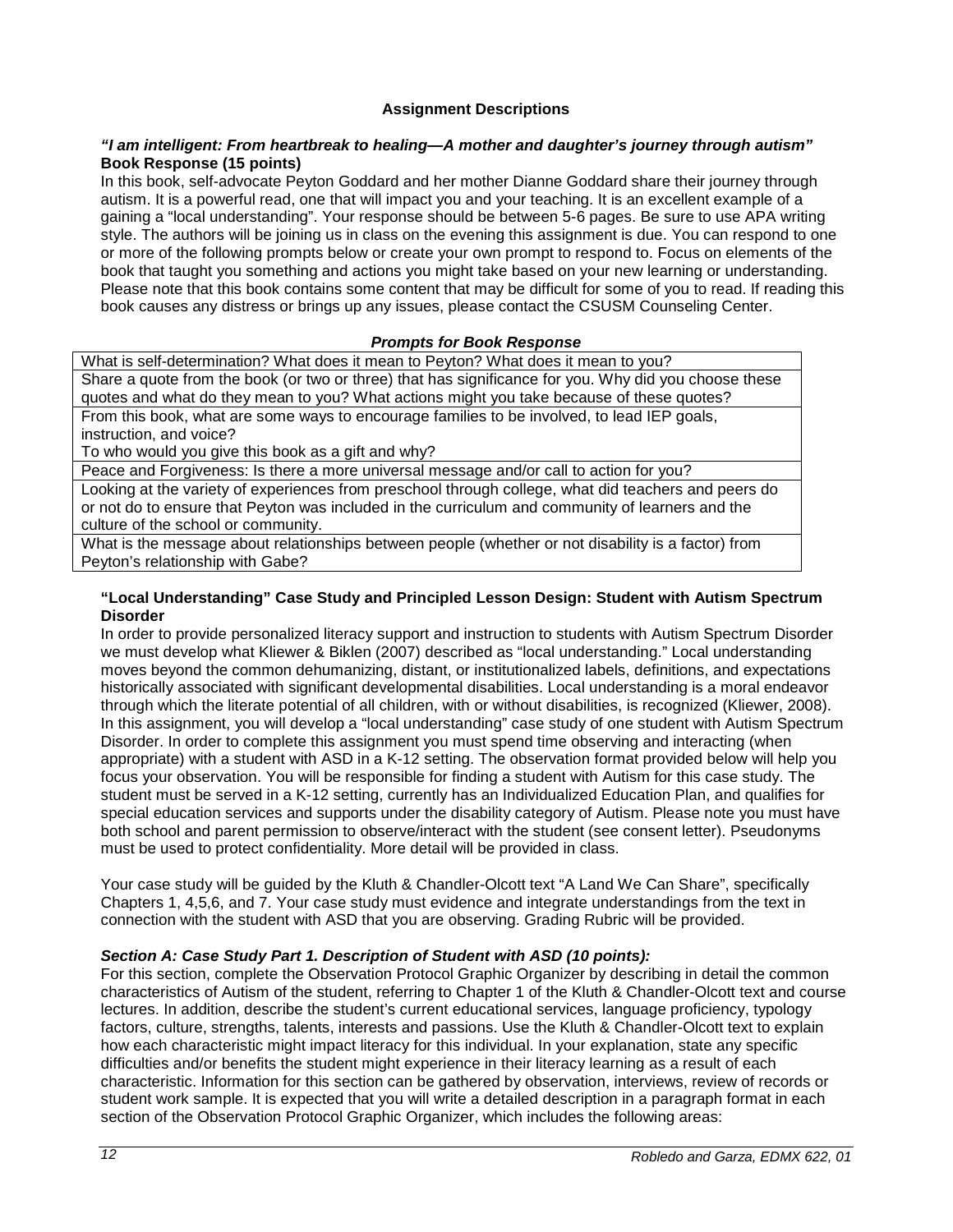- Description of Current Educational Program/Services
- Strengths, Talents, Interests, and Passions
- Language proficiency, typology factors & cultural characteristics
- **Learning Characteristics**
- Communication Characteristics
- Social Characteristics
- **Sensory Characteristics**
- Movement Characteristics
- Behavioral Characteristics
- Other Important Information

### *Observation Protocol Graphic Organizer*

| Description of Current Educational Program/Services - Include basic description - age, grade,       |
|-----------------------------------------------------------------------------------------------------|
| educational setting, type of services.                                                              |
|                                                                                                     |
|                                                                                                     |
|                                                                                                     |
|                                                                                                     |
|                                                                                                     |
|                                                                                                     |
|                                                                                                     |
|                                                                                                     |
| Describe current supports - Describe current supports for the students' needs related to autism     |
| that benefit this student, including modifications, accommodations, adaptations.                    |
|                                                                                                     |
|                                                                                                     |
|                                                                                                     |
|                                                                                                     |
|                                                                                                     |
|                                                                                                     |
|                                                                                                     |
| Strengths, Talents, Interests, and Passions - Start with the positive - what do they love, what are |
|                                                                                                     |
| they good at, what are their interests, etc.                                                        |
|                                                                                                     |
|                                                                                                     |
|                                                                                                     |
|                                                                                                     |
|                                                                                                     |
|                                                                                                     |
|                                                                                                     |
| Language proficiency and typology factors (for ENGLISH LANGUAGE LEARNERS)                           |
| Cultural characteristics (for ALL students)                                                         |
|                                                                                                     |
|                                                                                                     |
|                                                                                                     |
|                                                                                                     |
|                                                                                                     |
|                                                                                                     |
|                                                                                                     |
| Learning Characteristics (Description) - How do they best input information, what are their         |
|                                                                                                     |
| learning strengths, challenges, etc.                                                                |
|                                                                                                     |
|                                                                                                     |
|                                                                                                     |
|                                                                                                     |
|                                                                                                     |
|                                                                                                     |
|                                                                                                     |
| Learning Characteristics (Impact on Literacy) - In what ways might this characteristic impact       |
| literacy (reading, writing, listening, and speaking)?                                               |
|                                                                                                     |
|                                                                                                     |
|                                                                                                     |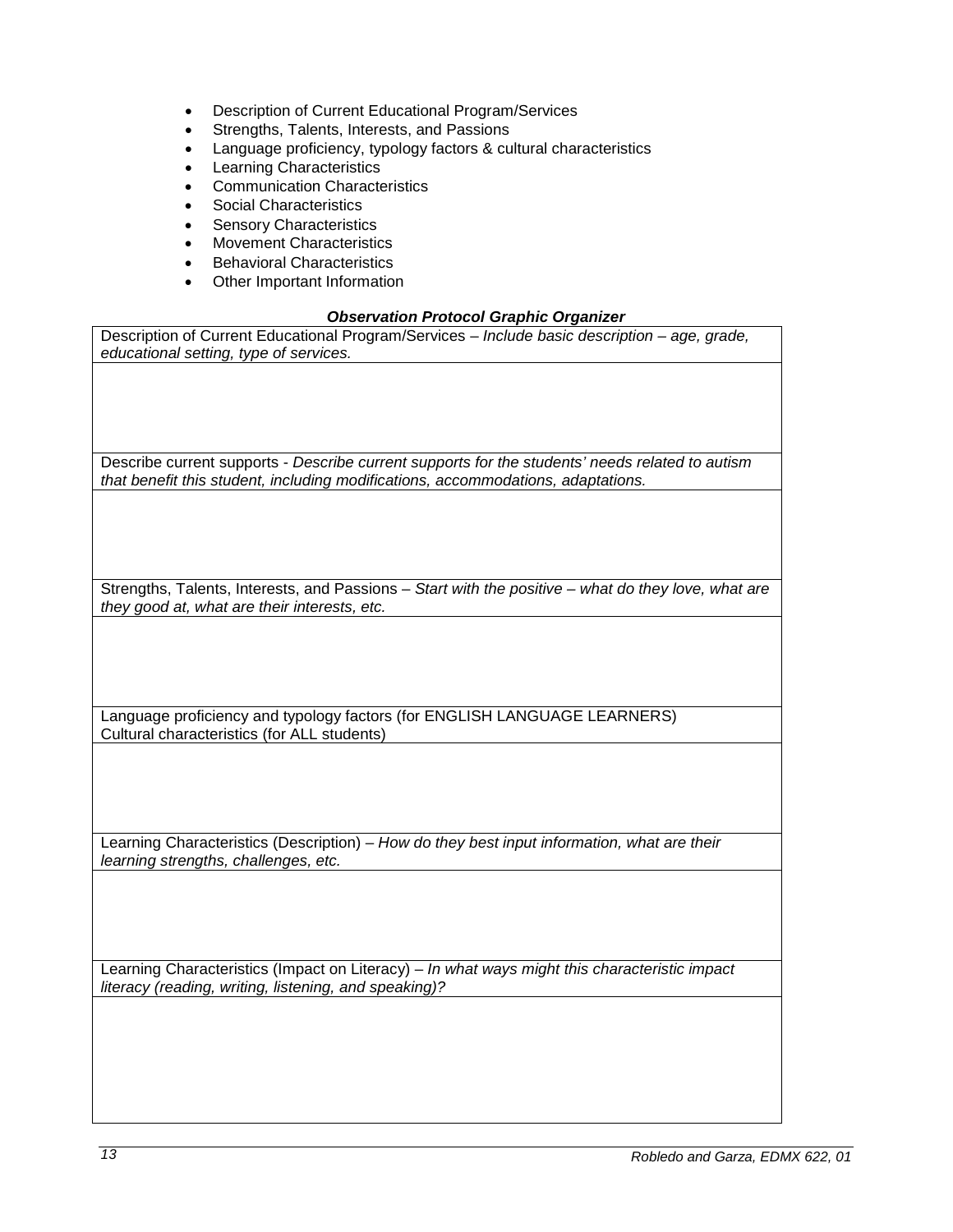Communication Characteristics – *How does this student communicate – with peers, with adults, etc. Strengths, Challenges…*

Communication Characteristics - *In what ways might this characteristic impact literacy (reading, writing, listening, speaking)?*

Social Characteristics – *How does this student interact with peers, adults, etc.? How does this affect instruction, belonging, etc.? How do peers interact/react to the students?*

Social Characteristics - *In what ways might this characteristic impact literacy (reading, writing, listening, speaking)?*

Sensory Characteristics – *How does sensory stimulation affect this student? Do they have particular areas of sensitivity? How does this affect their school day, interactions with others, etc.?*

Sensory Characteristics - *In what ways might this characteristic impact literacy (reading, writing, listening, speaking)?*

Movement Characteristics – *Are there times when they appear to be stuck or have trouble combining, switching, executing, starting movements, thoughts, and/or actions?* 

Movement Characteristics - *In what ways might this characteristic impact literacy (reading, writing, listening, speaking)?*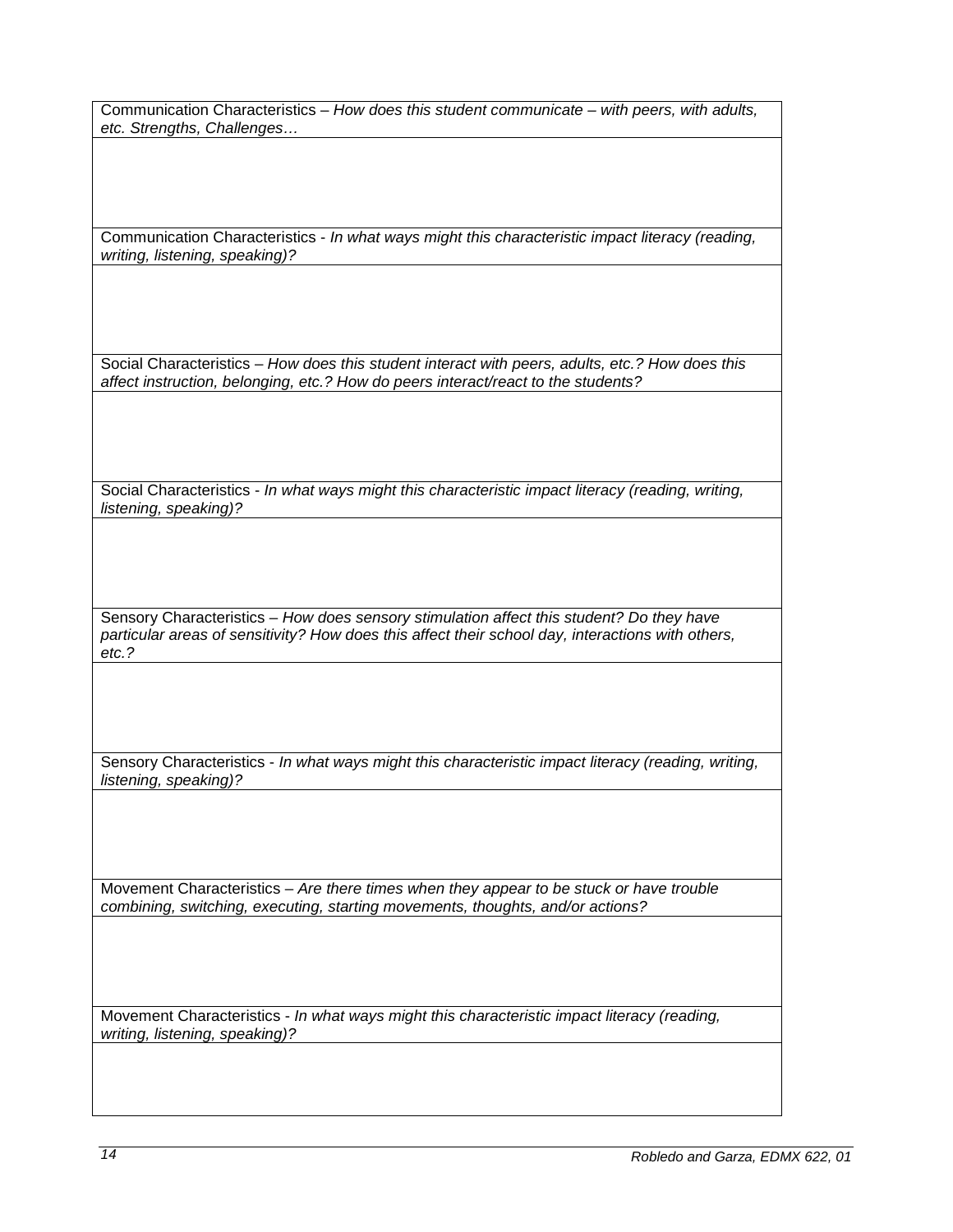Behavioral Characteristics – *What types of behaviors occur that may limit access to instruction and/or social relationships? What might be the possible functions of these behaviors?*

Behavioral Characteristics - *In what ways might this characteristic impact literacy (reading, writing, listening, speaking)?*

Other Important Information

# *Section A: Case Study Part 2. Autism and Literacy (10 points):*

For this section, complete the Literacy Graphic Organizer by 1) describing in detail the student's Present Levels of Performance in literacy (*PLOP refers to what the student can do in literacy, inclusive of reading, writing, listening and speaking.);* 2) describing no more than 3 areas of need in literacy *(If the student is at grade level and does not appear to have an area of need in literacy, talk with the professor.)*; 3) describing the literacy opportunities that are available to this student throughout their day. Information for Part 2 should be drawn from interviews with the teacher, observations, records review and samples of student work. It is expected that you will write your detailed description in a paragraph format in each section of the *Literacy Graphic Organizer*.

#### *Literacy Graphic Organizer*

| Reading, Writing, Listening and Speaking                                                             |
|------------------------------------------------------------------------------------------------------|
| <b>Present Levels of Performance</b>                                                                 |
|                                                                                                      |
|                                                                                                      |
|                                                                                                      |
|                                                                                                      |
|                                                                                                      |
| Reading, Writing, Listening and Speaking                                                             |
| Areas of Need (not to exceed 3 total)                                                                |
|                                                                                                      |
|                                                                                                      |
|                                                                                                      |
|                                                                                                      |
|                                                                                                      |
| Description of the literacy opportunities that are available to this student throughout their day to |
|                                                                                                      |
| engage in reading, writing, listening/speaking activity                                              |
|                                                                                                      |
|                                                                                                      |
|                                                                                                      |
|                                                                                                      |
|                                                                                                      |
|                                                                                                      |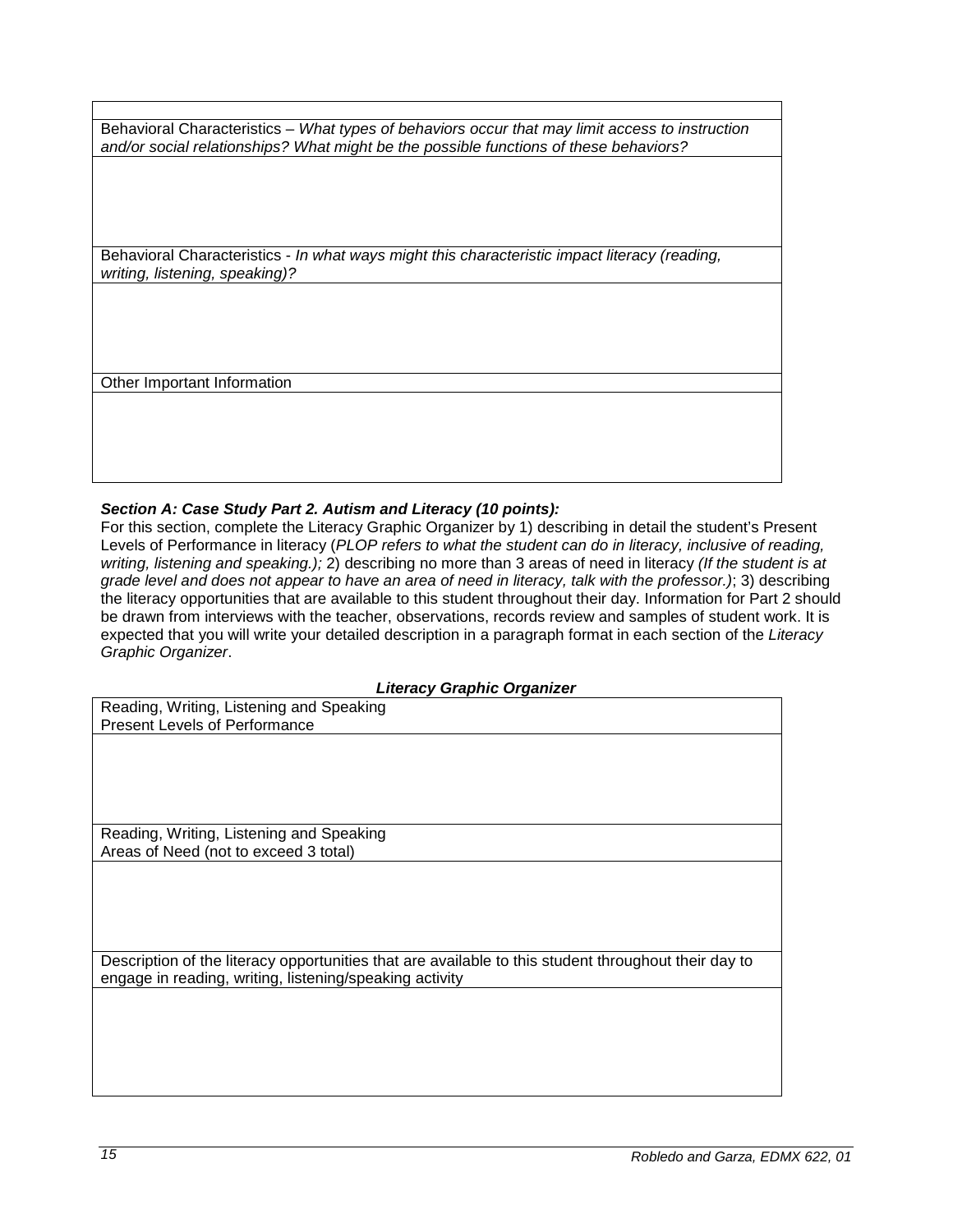### *Section B: Part 3. A Principled Lesson Design for a Student with ASD (10 points):*

The 7 principles for promoting inclusive literacy practices presented in the Kluth & Chandler-Olcott text (Chapter 3) should be should be the foundation for all literacy instruction and support. Using the Kluth & Chandler-Olcott text as a guide, you will develop a lesson plan for your case study student with Autism Spectrum Disorder.

This lesson could be designed for one to one, small group or whole group instruction. If you choose to create a group lesson, be sure to specify the supports received by your case study student. Create a lesson design for your student with ASD that includes all of the following components. Please organize your lesson design by including the subheadings for each component.

### *LD Connecting Local Understanding to Lesson Design*

In this component of your lesson design, write the following items that you developed during the workshops in class:

| Literacy:                                                                                            |
|------------------------------------------------------------------------------------------------------|
| Name the specific area(s) of the student's need in literacy that you want to focus on                |
| Name and provide an introductory description of $3 - 4$ appropriate instructional strategies for     |
| student's literacy learning in the specific area of need                                             |
| <b>ASD Support:</b>                                                                                  |
| List the specific student characteristics of ASD that need to be supported for the student to access |
| and perform in the specific area of literacy need                                                    |
| Name and provide an introductory description of the specific support(s) that would best help the     |
| student in the areas of literacy need                                                                |
|                                                                                                      |

### *Heading of Lesson Design*

| In this component of your lesson design, write the following items:              |  |  |
|----------------------------------------------------------------------------------|--|--|
| Curriculum Area(s): (i.e., reading, writing, listening, speaking)                |  |  |
| Title of Lesson                                                                  |  |  |
| Common Core Standard(s) Addressed (incorporate CAPA standards with students with |  |  |
| Moderate/Severe ASD)                                                             |  |  |
| Learning Objectives for this lesson                                              |  |  |

### *Body of the Lesson Design*

Your lesson design should follow this format

| <b>Anticipatory Set:</b>  | Before you start teaching the student the lesson objective, describe<br>specifically what you will do to engage/motivate/focus the student to begin<br>this lesson. Describe any accommodations and/or adaptations you use<br>during this anticipatory set.                                                                                                                                                                                                                                                                                                                                                                                                                                                                                                                                                                                                                                                                                                                                                                                                                                                                                                                                  |  |
|---------------------------|----------------------------------------------------------------------------------------------------------------------------------------------------------------------------------------------------------------------------------------------------------------------------------------------------------------------------------------------------------------------------------------------------------------------------------------------------------------------------------------------------------------------------------------------------------------------------------------------------------------------------------------------------------------------------------------------------------------------------------------------------------------------------------------------------------------------------------------------------------------------------------------------------------------------------------------------------------------------------------------------------------------------------------------------------------------------------------------------------------------------------------------------------------------------------------------------|--|
| Teach to the<br>Objective | Now, describe how you teach the student the lesson objective - how you<br>use your instructional strategy/activity to help the student to learn the<br>objective. This description must show step-by-step how you explain and<br>model. The description should provide details on how you plan to use<br>your instructional strategy/activity to explain and model the objective to<br>the student. In addition, you should incorporate into your description the<br>accommodations and/or adaptations you use during your explanation and<br>modeling. These should be highlighted in yellow. You should describe the<br>way in which you accommodate and/or adapt any part of the instruction in<br>order to provide the student access. It should be clear while reading your<br>description of your instruction how you are using accommodations and/or<br>adaptations. Make sure your description is detailed and specific enough<br>so that the professor can know what your instruction looks like and<br>sounds like. Also, make sure to describe how you check for<br>comprehension to monitor the extent to which the student understands<br>what you are explaining and modeling. |  |
| Guided Practice:          | Now describe how you work together with the student to engage the<br>student in doing the instructional strategy/activity together with you to<br>perform the objective and practice it. This description must show step-by-                                                                                                                                                                                                                                                                                                                                                                                                                                                                                                                                                                                                                                                                                                                                                                                                                                                                                                                                                                 |  |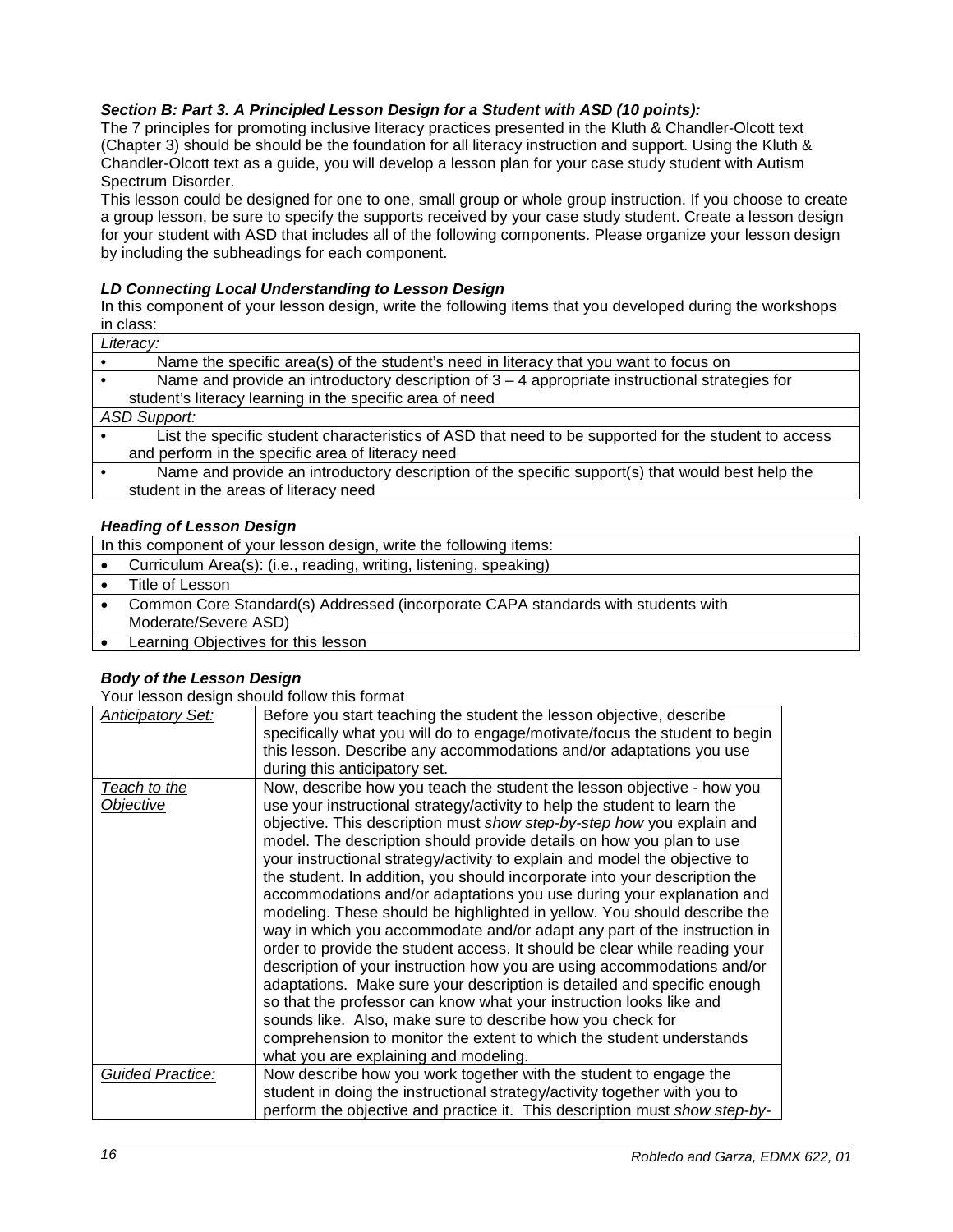|                                                       | step how you work together with the student. The description should<br>provide details on how you plan to engage the student in doing the<br>instructional strategy/activity together with you to practice the objective.                                                                                                                                                                                                                                                                                                                                                                                                                                                                                                                                                                                                                                                                                                     |
|-------------------------------------------------------|-------------------------------------------------------------------------------------------------------------------------------------------------------------------------------------------------------------------------------------------------------------------------------------------------------------------------------------------------------------------------------------------------------------------------------------------------------------------------------------------------------------------------------------------------------------------------------------------------------------------------------------------------------------------------------------------------------------------------------------------------------------------------------------------------------------------------------------------------------------------------------------------------------------------------------|
|                                                       | Make sure to describe how you are providing corrective feedback as well<br>as positive feedback so the student knows what he is doing "right." In<br>addition, you should incorporate into your description the                                                                                                                                                                                                                                                                                                                                                                                                                                                                                                                                                                                                                                                                                                               |
|                                                       | accommodations and/or adaptations you use as you and the student work<br>together. These should be highlighted in yellow. You should describe the<br>way in which you accommodate and/or adapt anything you do together in                                                                                                                                                                                                                                                                                                                                                                                                                                                                                                                                                                                                                                                                                                    |
|                                                       | order to support the student's performance of the objective. It should be<br>clear while reading your description of your instruction how you use<br>accommodations and/or adaptations during guided practice.                                                                                                                                                                                                                                                                                                                                                                                                                                                                                                                                                                                                                                                                                                                |
| <b>Independent</b><br>Practice and<br>Generalization: | After you finish teaching the student the objective and practicing it with<br>the student, describe an opportunity you provide the student to perform<br>the objective on his/her own (or if appropriate, with a partner who has<br>received the same instruction) to demonstrate understanding and to<br>prepare him/her for generalization of the concept taught. Make sure to<br>explain how specifically you intend to evaluate student performance to<br>determine the extent to which the student can perform the objective. In<br>addition, you should incorporate into your description of the independent<br>practice and evaluation of performance during independent practice any<br>accommodations and/or adaptations you use. These should be<br>highlighted in yellow. It should be clear while reading your description how<br>you are using accommodations and/or adaptations during independent<br>practice. |

# *Section C: Part 4. Reflection on 7 Principles For Promoting Inclusive Literacy Practices (10 points):*

Write a reflective statement on each of the 7 principles for promoting inclusive literacy practices (Kluth & Chandler-Olcott, Ch. 3) and how they are addressed in your lesson. Your reflection must demonstrate an understanding of the text and its connection to your lesson and case study student.

- Maintain high expectations.
- Provide models of literate behavior.
- Elicit students' perspectives.
- Promote diversity as a positive resource.
- Adopt "elastic" instructional approaches.
- Use flexible grouping strategies.
- Differentiate instruction.

### *Section C: Part 5. Reflective Practitioners (9 points):*

Write a reflective paragraph for *each* of the components of this signature assignment. Focus on things you learned throughout each component.

*Part 1. Description of ASD.*

*Part 2. Autism and Literacy.* 

*Part 3. Principled Lesson Design*

*Part 4. 7 Principles for Promoting Inclusive Literacy Practice*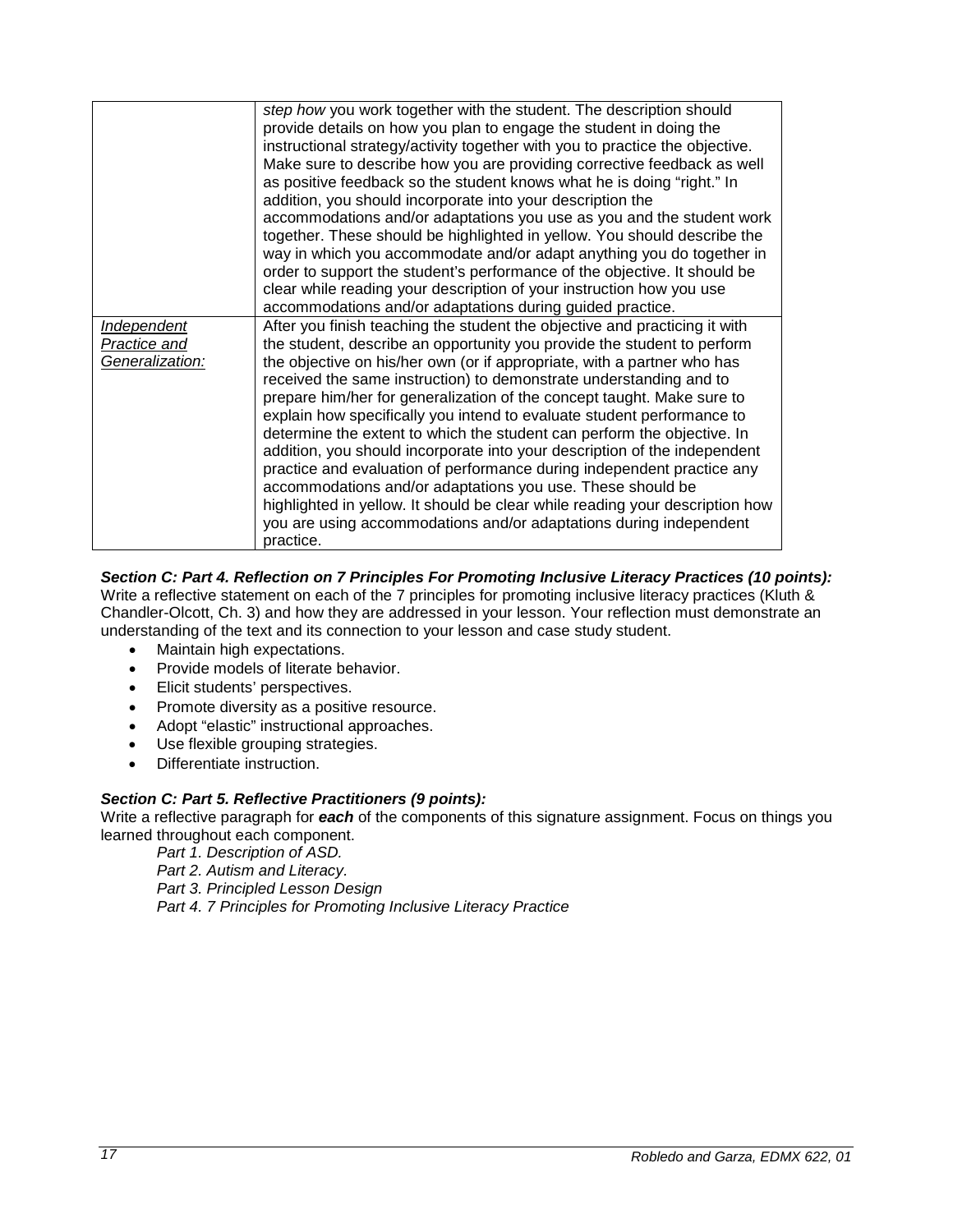### **Grading Rubric for "Local Understanding" Case Study and Principled Lesson Design: Student with Autism Spectrum Disorder**

| Components                                        | $\Omega$<br>Does Not Meet<br>Expectations                                                | Does Not Meet<br>Expectations<br>Requires significantly<br>more experience<br>understanding,<br>instruction, and                                                | $\overline{2}$<br><b>Demonstrates</b><br>understanding, but requires<br>additional coaching or<br>clarification                                                                 | 3<br>Meets<br>Expectations as<br>Stated                                                                                                                                                            | 4<br><b>Exceeds Expectations</b><br>Understands and/or<br>performs beyond stated<br>expectations                                                                                                                 |              |
|---------------------------------------------------|------------------------------------------------------------------------------------------|-----------------------------------------------------------------------------------------------------------------------------------------------------------------|---------------------------------------------------------------------------------------------------------------------------------------------------------------------------------|----------------------------------------------------------------------------------------------------------------------------------------------------------------------------------------------------|------------------------------------------------------------------------------------------------------------------------------------------------------------------------------------------------------------------|--------------|
| <b>PART A</b><br>"Local Understanding" Case Study |                                                                                          |                                                                                                                                                                 |                                                                                                                                                                                 |                                                                                                                                                                                                    |                                                                                                                                                                                                                  | <b>Score</b> |
| Part 1.<br>Description of<br>Student              | No assignment<br>submitted:<br>assignment<br>submitted after<br>agreed upon due<br>date. | Incomplete description<br>of student with ASD,<br>with little detail.<br>Does not address<br>strengths, challenges,<br>and/or other student<br>characteristics. | Somewhat complete<br>description of student with<br>ASD, with some missing<br>details.<br>Somewhat addresses<br>strengths, challenges, and<br>other student<br>characteristics. | Complete and<br>professional<br>description of<br>student with ASD.<br>with sufficient<br>detail.<br>Adequately<br>addresses<br>strengths,<br>challenges, and<br>other student<br>characteristics. | Thorough, detailed, and<br>professional description<br>of student with ASD.<br>with exceptional clarity<br>and detailed.<br>Clearly addresses<br>strengths, challenges,<br>and other student<br>characteristics. |              |

|                                | $\Omega$                                                                                 |                                                                                                                                                                                                                                                                                                                                                                                                | 2                                                                                                                                                                                                                                                                                                                                                                                                                  | 3                                                                                                                                                                                                                                                                                                                                                                                      | 4                                                                                                                                                                                                                                                                                                                                                                                                                                                                                    | <b>Score</b> |
|--------------------------------|------------------------------------------------------------------------------------------|------------------------------------------------------------------------------------------------------------------------------------------------------------------------------------------------------------------------------------------------------------------------------------------------------------------------------------------------------------------------------------------------|--------------------------------------------------------------------------------------------------------------------------------------------------------------------------------------------------------------------------------------------------------------------------------------------------------------------------------------------------------------------------------------------------------------------|----------------------------------------------------------------------------------------------------------------------------------------------------------------------------------------------------------------------------------------------------------------------------------------------------------------------------------------------------------------------------------------|--------------------------------------------------------------------------------------------------------------------------------------------------------------------------------------------------------------------------------------------------------------------------------------------------------------------------------------------------------------------------------------------------------------------------------------------------------------------------------------|--------------|
| Part 2. Literacy<br>and Autism | No assignment<br>submitted;<br>assignment<br>submitted after<br>agreed upon due<br>date. | Incomplete<br>descriptions of the<br>student's present level<br>of functioning,<br>including strengths<br>and challenges, and<br>areas of need in<br>reading, writing,<br>listening, and<br>speaking.<br>Descriptions of daily<br>literacy opportunities<br>are limited, missing, or<br>inappropriate.<br>Minimal, missing, or<br>inappropriate<br>additional activities<br>and/or strategies. | Somewhat complete<br>descriptions of the<br>student's present level<br>of functioning, including<br>strengths and<br>challenges, and areas of<br>need in t reading,<br>writing, listening, and<br>speaking.<br>Descriptions of daily<br>literacy opportunities are<br>appropriate, but lack<br>detail or clarity.<br>Additional activities<br>and/or strategies are<br>appropriate, but lack<br>detail or clarify. | Adequately detailed<br>descriptions of the<br>student's present level<br>of functioning, including<br>strengths and<br>challenges, and areas<br>of need in reading,<br>writing, listening, and<br>speaking.<br>Daily literacy<br>opportunities are<br>appropriate and clearly<br>described.<br>Additional activities<br>and/or strategies are<br>appropriate and clearly<br>described. | Exceptionally well-<br>presented and detailed<br>descriptions of the<br>student's present level<br>of functioning, including<br>strengths and<br>challenges, and areas<br>of need in reading,<br>writing, listening, and<br>speaking.<br>Daily literacy<br>opportunities are<br>appropriate and<br>described with<br>exceptional clarity and<br>detail.<br>Additional activities<br>and/or strategies are<br>appropriate and<br>described with<br>exceptional clarity and<br>detail. |              |